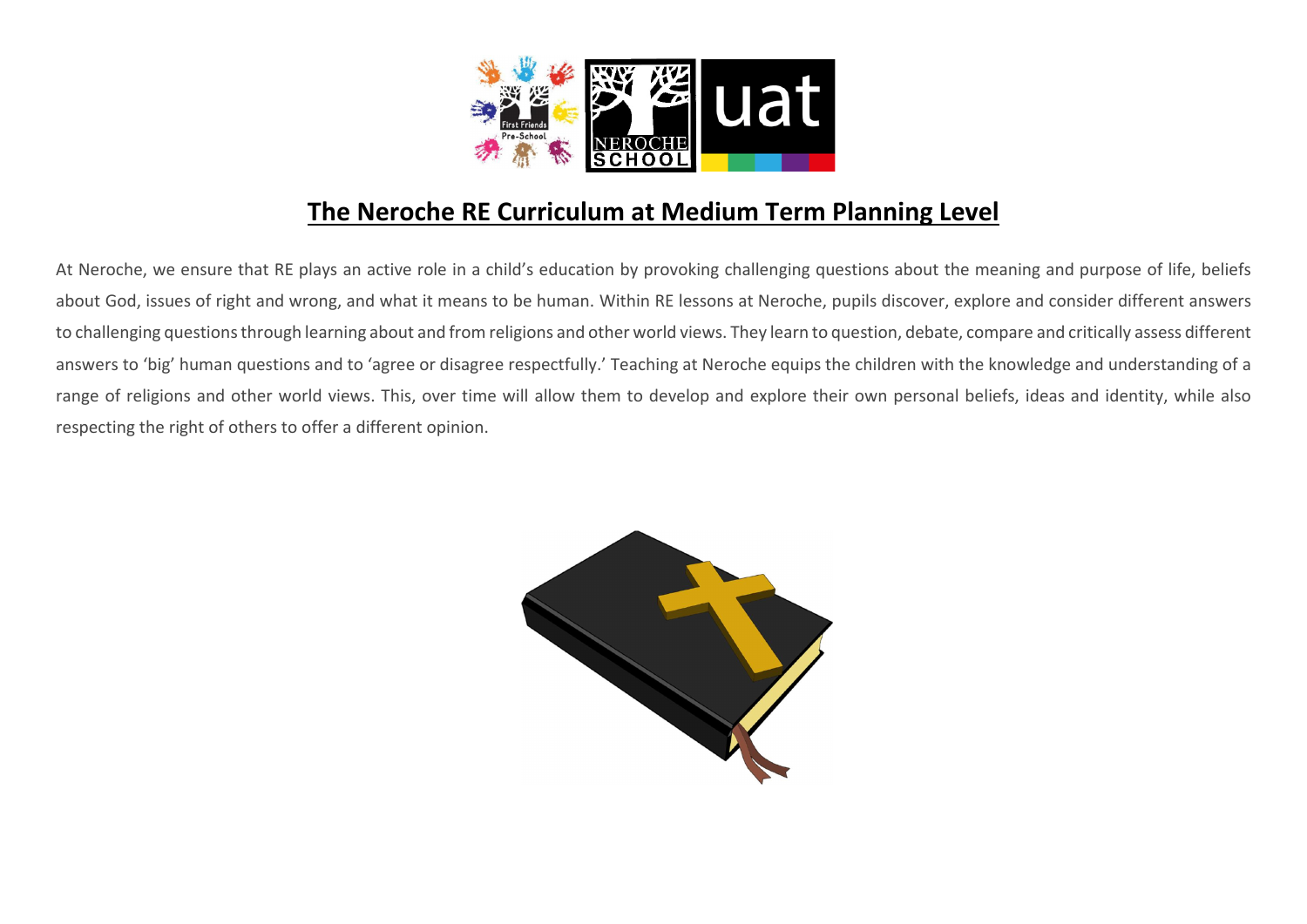*A table to show each year group and objectives and programme of study statement explaining the Intent.*

|                                                                                                             | <b>EYFS</b>                                                                                                                                                                                                                                                                                                                                                                                                                                        |                                                                                                              |                                                                                                                                                                                                                                                                                                                                                                                                                  |                                                                                                                                                                                                                                                                                         |                                                                                                                                                                                                                                      |                                                                                                        |
|-------------------------------------------------------------------------------------------------------------|----------------------------------------------------------------------------------------------------------------------------------------------------------------------------------------------------------------------------------------------------------------------------------------------------------------------------------------------------------------------------------------------------------------------------------------------------|--------------------------------------------------------------------------------------------------------------|------------------------------------------------------------------------------------------------------------------------------------------------------------------------------------------------------------------------------------------------------------------------------------------------------------------------------------------------------------------------------------------------------------------|-----------------------------------------------------------------------------------------------------------------------------------------------------------------------------------------------------------------------------------------------------------------------------------------|--------------------------------------------------------------------------------------------------------------------------------------------------------------------------------------------------------------------------------------|--------------------------------------------------------------------------------------------------------|
|                                                                                                             | At this stage of learning is not necessarily a linear process. Children's interests are at the heart of learning in the EYFS, so these are the possible themes through which<br>learning will take place.                                                                                                                                                                                                                                          |                                                                                                              |                                                                                                                                                                                                                                                                                                                                                                                                                  |                                                                                                                                                                                                                                                                                         |                                                                                                                                                                                                                                      |                                                                                                        |
| Possible key<br>learning emphasis<br>to facilitate<br>progression<br>(alongside<br>children's<br>interests) | All about<br>me/starting<br>school<br>New beginnings<br>Harvest<br>Autumnal changes<br>People who help us                                                                                                                                                                                                                                                                                                                                          | <b>Festivals and</b><br><b>Celebrations</b><br>Diwali<br>Bonfire night<br>Remembrance<br>Winter<br>Christmas | <b>Toys</b><br><b>New Year</b><br>Valentine's<br>Day<br>Pancake<br>Day<br>Superheroes<br><b>Teddies</b><br>Vehicles                                                                                                                                                                                                                                                                                              | <b>Fantasy and Adventure</b><br>(Storytelling)<br><b>Signs of Spring</b><br><b>Mothering Sunday</b><br>Easter<br>Superheroes<br><b>Traditional tales</b>                                                                                                                                | <b>Science and</b><br>investigation<br><b>Growing plants</b><br>Animals<br><b>Insects</b><br><b>Dinosaurs</b><br>Changes                                                                                                             | <b>Places</b><br>Seaside<br>Summer<br>Transition to Yr1<br>Food around the<br>world<br>Our environment |
|                                                                                                             | Understanding the World - People, Culture and Communities                                                                                                                                                                                                                                                                                                                                                                                          |                                                                                                              |                                                                                                                                                                                                                                                                                                                                                                                                                  |                                                                                                                                                                                                                                                                                         |                                                                                                                                                                                                                                      |                                                                                                        |
| 2 year old<br>curriculum                                                                                    | Has a sense of own immediate family and relations and pets<br>$\bullet$<br>In pretend play, imitates everyday actions and events from own family and cultural background, e.g. making and drinking tea, going to the<br>barbers, being a cat, dog or bird<br>Beginning to have their own friends<br>$\bullet$                                                                                                                                      |                                                                                                              |                                                                                                                                                                                                                                                                                                                                                                                                                  |                                                                                                                                                                                                                                                                                         |                                                                                                                                                                                                                                      |                                                                                                        |
| 3 and 4 year<br>old<br>curriculum                                                                           | Learns that they have similarities and differences that connect them to, and distinguish them from, others<br>Is curious about people and shows interest in stories about<br>people, animals or objects that they are familiar with or which<br>fascinate them<br>Is interested in photographs of themselves and other familiar<br>people and objects<br>Enjoys stories about people and is interested in photographs of<br>themselves with these. |                                                                                                              | Has a sense of own immediate family and<br>relations and pets<br>In pretend play, imitates everyday actions and<br>events from own family and cultural background,<br>e.g. making and drinking tea, going to the<br>barbers, being a cat, dog or bird<br>Beginning to have their own friends<br>Learns that they have similarities and differences<br>that connect them to, and distinguish them<br>from, others | familiar to them<br>Enjoys joining in with family customs and<br>routines<br>in their own experience<br>events for family or friends<br>ways of life indoors and outdoors<br>unique, and can talk about some of the<br>similarities and differences in relation to<br>friends or family | Shows interest in the lives of people who are<br>Remembers and talks about significant events<br>Recognises and describes special times or<br>Shows interest in different occupations and<br>Knows some of the things that make them |                                                                                                        |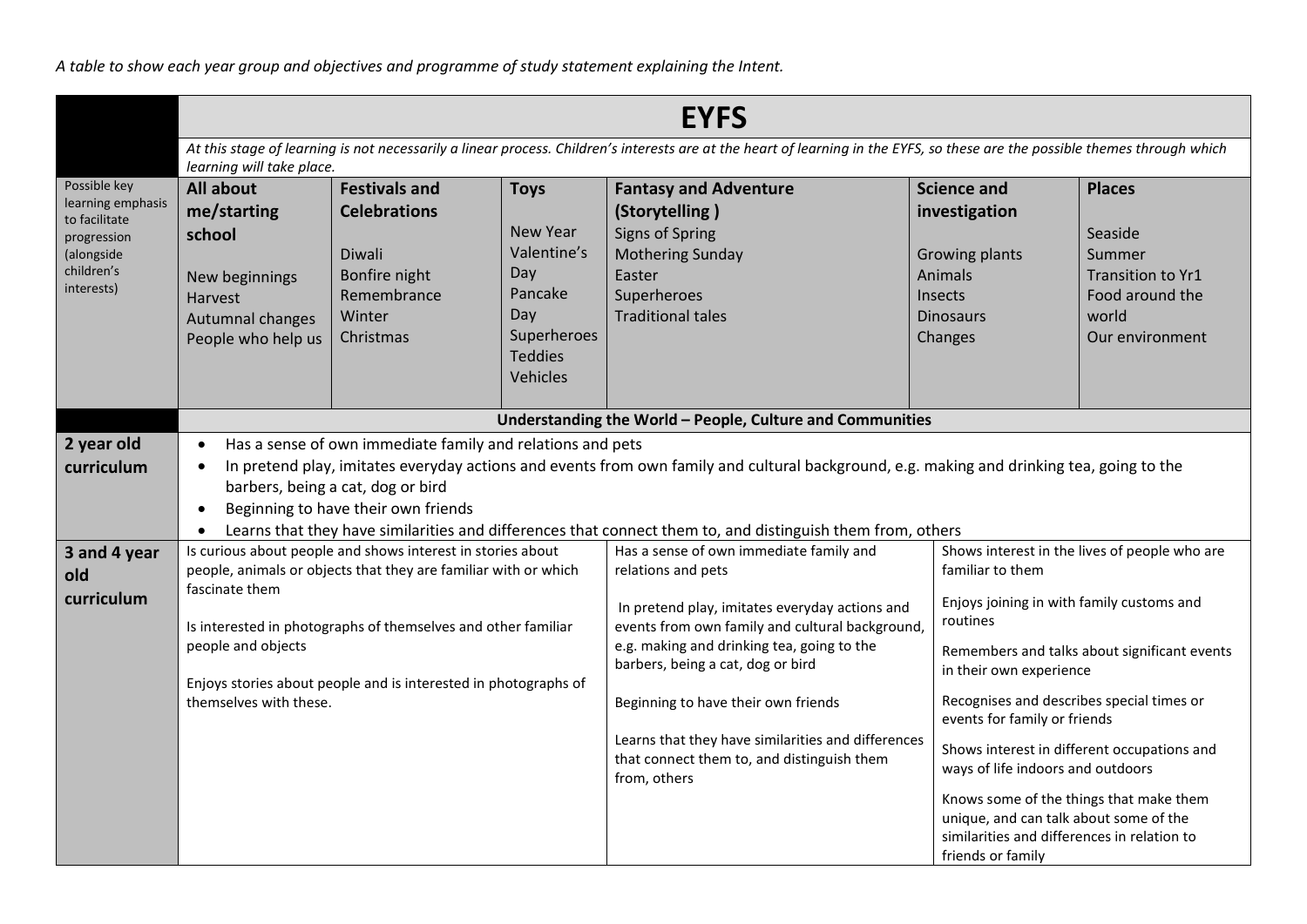| <b>Reception</b><br>curriculum | Enjoy participating in celebrations which are part of their own culture<br>e.g. Christmas, Diwali.<br>Talk about some of the features that characterise important<br>celebrations linked to their own culture.<br>Recognise how other families and cultures celebrate events and<br>festivals<br>Know that people have different beliefs.<br>Understand that a church is a special place to Christians.<br>Know the name of towns and villages that are of immediate<br>importance to them.                                                                                                          | Talk about their immediate community e.g. their<br>experiences of going to places locally, people who<br>work locally such as police officers and fire crew, how<br>people behave in situations such as being quiet in a<br>church, how people travel etc.<br>Know that not all families are the same.<br>Know the name of the country that they live in,<br>recognise and name the Union Jack flag and recognise<br>the prime minister and the Queen.<br>Know that there are other countries in the world.<br>Record and discuss a route travelled and some of the<br>features that they saw.<br>Identify if features in their environment are natural or<br>manmade. | Know about different jobs within their<br>community and explain why these jobs are<br>important.<br>Draw information from a simple map.<br>Recognise some similarities and differences<br>between life in this country and life in other<br>countries.<br>Know that there are different religions and the<br>people who follow these religions have special<br>places of worship. |
|--------------------------------|------------------------------------------------------------------------------------------------------------------------------------------------------------------------------------------------------------------------------------------------------------------------------------------------------------------------------------------------------------------------------------------------------------------------------------------------------------------------------------------------------------------------------------------------------------------------------------------------------|------------------------------------------------------------------------------------------------------------------------------------------------------------------------------------------------------------------------------------------------------------------------------------------------------------------------------------------------------------------------------------------------------------------------------------------------------------------------------------------------------------------------------------------------------------------------------------------------------------------------------------------------------------------------|-----------------------------------------------------------------------------------------------------------------------------------------------------------------------------------------------------------------------------------------------------------------------------------------------------------------------------------------------------------------------------------|
| <b>Reception</b><br><b>ELG</b> | <b>ELG: People, Culture and Communities</b><br>Children at the expected level of development will:<br>Describe their immediate environment using knowledge from observation, discussion, stories, non-fiction texts and maps<br>Know some similarities and differences between different religious and cultural communities in this country, drawing on their experiences and what has been read in class<br>Explain some similarities and differences between life in this country and life in other countries, drawing on knowledge from stories, non-fiction texts and - when appropriate - maps. |                                                                                                                                                                                                                                                                                                                                                                                                                                                                                                                                                                                                                                                                        |                                                                                                                                                                                                                                                                                                                                                                                   |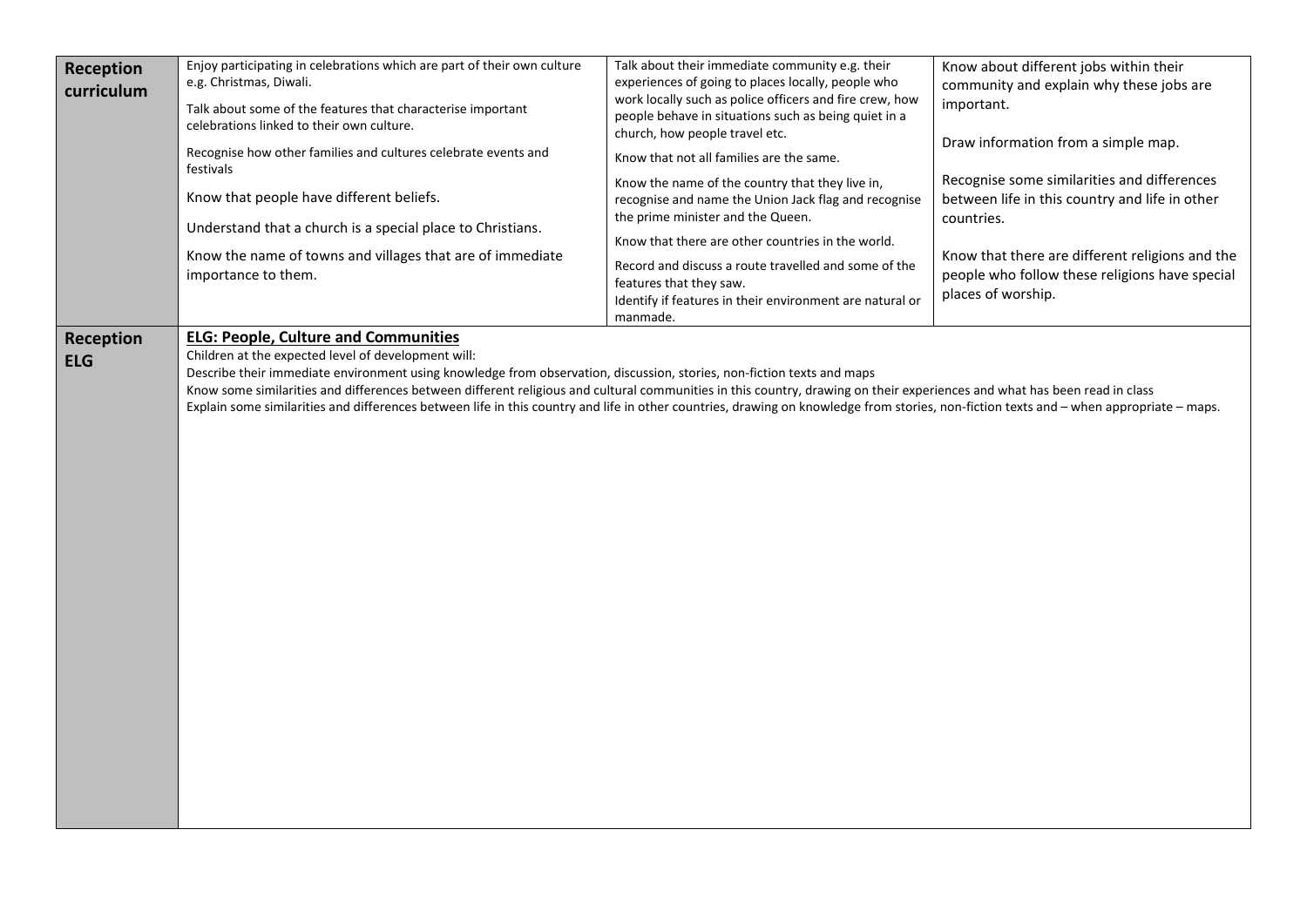|                                                 | <b>Year 1 - exploring</b>                                                                                                                                                                                                                                                                                             |                                                                                                                                                                                                                                                                                                 |                                                                                                                                                                                                                                                                                                                                                               |  |  |
|-------------------------------------------------|-----------------------------------------------------------------------------------------------------------------------------------------------------------------------------------------------------------------------------------------------------------------------------------------------------------------------|-------------------------------------------------------------------------------------------------------------------------------------------------------------------------------------------------------------------------------------------------------------------------------------------------|---------------------------------------------------------------------------------------------------------------------------------------------------------------------------------------------------------------------------------------------------------------------------------------------------------------------------------------------------------------|--|--|
|                                                 | <b>Learning Opportunity 1</b>                                                                                                                                                                                                                                                                                         | <b>Learning Opportunity 2</b>                                                                                                                                                                                                                                                                   | <b>Learning Opportunity 3</b>                                                                                                                                                                                                                                                                                                                                 |  |  |
| <b>Unit of Learning</b>                         | Unit 2: What do Christians believe about Jesus?                                                                                                                                                                                                                                                                       | Unit 1: What do Christians believe about                                                                                                                                                                                                                                                        | Unit 5: What do Jewish people believe                                                                                                                                                                                                                                                                                                                         |  |  |
|                                                 | (incarnation) Link with Christmas.                                                                                                                                                                                                                                                                                    | God?                                                                                                                                                                                                                                                                                            | about God and the Covenant?                                                                                                                                                                                                                                                                                                                                   |  |  |
| Purpose /<br>intent of the<br>unit              | To understand what Advent is and how this links into Christmas<br>celebrations.<br>To recognise Christian stories from the Bible and recall key<br>events in order.                                                                                                                                                   | To be able to recall stories from the Bible linked<br>to God and Jesus.<br>To be able to use enquiry skills to ask further<br>questions into what Christians believe about<br>God.                                                                                                              | To understand the beliefs of Jews when talking<br>about God and the Covenant.<br>To recognise key symbols and objects linked to<br>Judaism and why they are special.<br>To use enquiry skills to ask questions in<br>response to the story of creation.                                                                                                       |  |  |
| Step/s towards<br>achieving the<br>unit Intent. | To understand that Christians find out about what Jesus is like<br>and how he wants people to live from the Bible.                                                                                                                                                                                                    | Christians find out about what God is like and<br>how he wants people to live from the Bible.                                                                                                                                                                                                   | To know that Jews believe in one God who<br>created the universe.<br>To know basic elements of the story found in<br>Genesis: God made the world from nothing -<br>God Makes everything in the world, including<br>plants and animals - Man is the last to be made<br>- Man is made last and is given responsibility to<br>care for the world God has created |  |  |
| Step/s towards<br>achieving the<br>unit Intent. | To understand that Advent is the time before Christmas when<br>Christians get ready for Jesus coming.                                                                                                                                                                                                                 | There is a story in the Bible which Christians<br>believe expresses their key beliefs about<br>creation. - God created the universe. - The story<br>is called the six days of creation and describes<br>what God did as the world was created. - The<br>last thing that God created was humans. | To understand that the Jewish name for God is<br>Adonai which mean 'Lord'. Jews use the name<br>with great respect, never carelessly.<br>Sometimes Jews write the words as God<br>because of its sacredness.                                                                                                                                                  |  |  |
| Step/s towards<br>achieving the<br>unit Intent. | To recall Bible stories associated with the birth of Jesus.<br>Including (a) the meaning of his names Immanuel (God is with<br>us) and Jesus (he saves), (b), the angel Gabriel's message to<br>Mary - that her baby is God's son, (c) his humble birth, (d)<br>visited by shepherds -ordinary people - and the Magi. | To know that Christians believe that God expects<br>humans to care for His world because it belongs<br>to God.                                                                                                                                                                                  | To be able to recognise the Star of David as a<br>symbol of Judaism, which represents the 6<br>days of creation found in Genesis.                                                                                                                                                                                                                             |  |  |
| Step/s towards<br>achieving the<br>unit Intent. | To identify these stories with the religion of Christianity, whose<br>members are collectively called Christians and know that these<br>stories are from the Bible.<br>To recognise the order of the key events in the Biblical narrative.                                                                            | To raise and suggest answers to relevant<br>questions in response to their enquiry into what<br>Christians believe about God.                                                                                                                                                                   | To explain that that Jews live all over the<br>world, but Israel is considered very special as it<br>was promised to Abraham and his descendants<br>by God.                                                                                                                                                                                                   |  |  |
| Step/s towards<br>achieving the<br>unit Intent. |                                                                                                                                                                                                                                                                                                                       | To raise and suggest answers to relevant<br>questions in response to the story of<br>creation.<br>To attempt to support their answers using<br>reasons and/or information.                                                                                                                      | To raise and suggest answers to relevant<br>questions in response to the story of creation.                                                                                                                                                                                                                                                                   |  |  |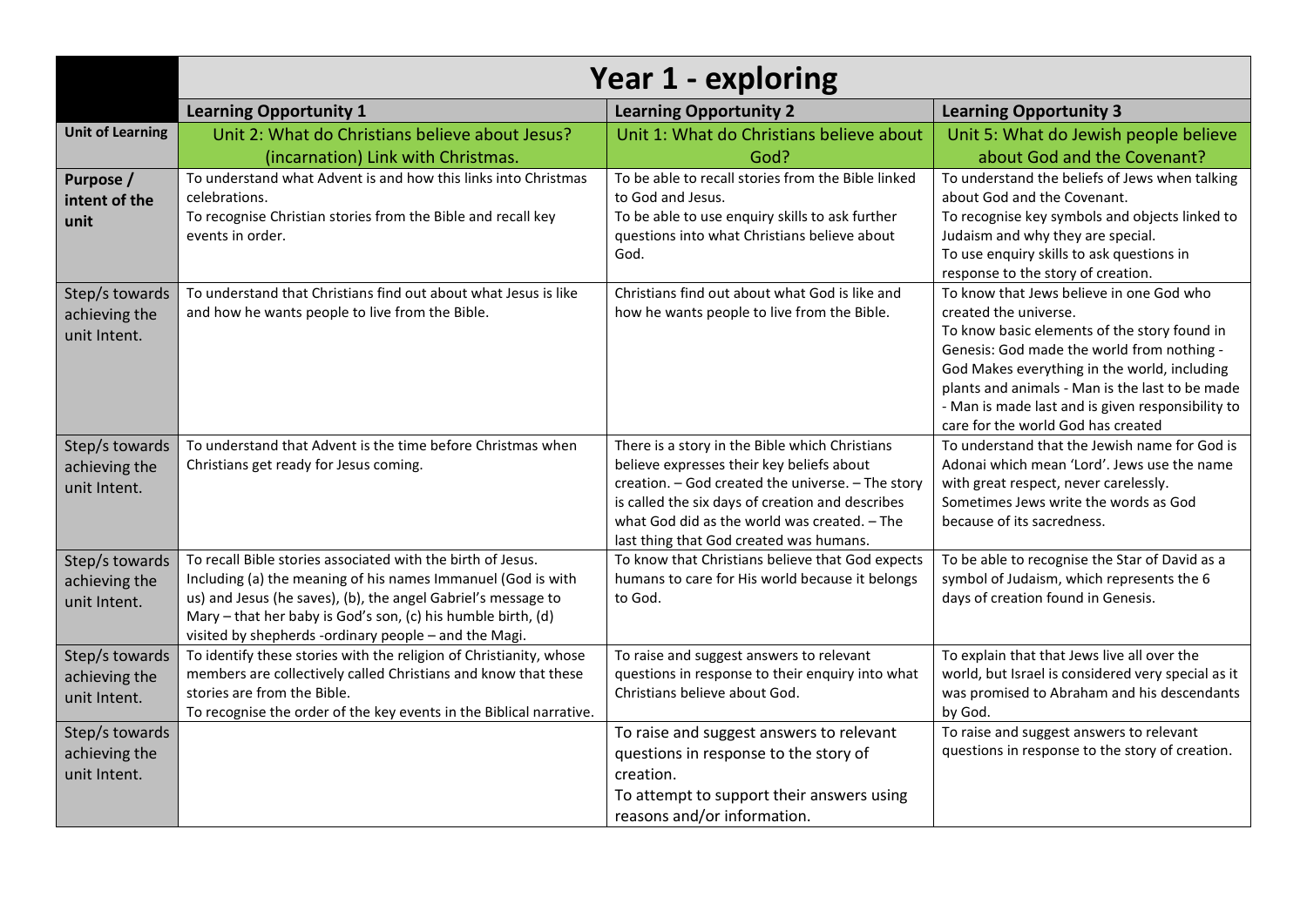| <b>Outcome of</b>       | I can explain that Advent is the time before Christmas when                                                                                                                             | I can explain that Christians find out about what                                           | I can explain that Jews believe in one G-d who      |
|-------------------------|-----------------------------------------------------------------------------------------------------------------------------------------------------------------------------------------|---------------------------------------------------------------------------------------------|-----------------------------------------------------|
| the learning            | Christians get ready for Jesus                                                                                                                                                          | God is like and how he wants people to live from                                            | created the universe and recall the basic           |
|                         | coming.                                                                                                                                                                                 | the Bible.                                                                                  | elements of the story found in Genesis              |
| opportunity             | I can recall Bible stories associated with the birth of Jesus.                                                                                                                          | I can recall the key beliefs Christians believe                                             | I can understand that man is made last and is       |
|                         | Including (a) the meaning of his names Immanuel (God is with                                                                                                                            | about creation.                                                                             | given responsibility to care for the world G-d      |
|                         | us) and Jesus (he saves), (b), the angel Gabriel's message to                                                                                                                           | I can understand that Christians believe that God                                           | has created                                         |
|                         | Mary - that her baby is God's son, (c) his humble birth, (d)                                                                                                                            | expects humans to care for His world because it                                             | I can recall that the Jewish name for G-d is        |
|                         | visited by shepherds -ordinary people - and the Magi.                                                                                                                                   | belongs to God.                                                                             | Adonai which mean 'Lord'.                           |
|                         | I can identify these stories with the religion of Christianity,                                                                                                                         | I can raise and suggest answers to relevant                                                 | I can recognise the Star of David as a symbol of    |
|                         | whose members are collectively called Christians and know that                                                                                                                          | questions in response to their enquiry into what                                            | Judaism, which represents the 6                     |
|                         | these stories are from the Bible.                                                                                                                                                       | Christians believe about God.                                                               | days of creation found in Genesis.                  |
|                         | I can recall the order of the key events in the Biblical narrative.                                                                                                                     |                                                                                             | I can recall that Jews live all over the world, but |
|                         | I can raise and suggest answers to relevant questions in response                                                                                                                       |                                                                                             | Israel is considered very special as it was         |
|                         | to their enquiry into the Christmas story.                                                                                                                                              |                                                                                             | promised to Abraham and his descendants by          |
|                         |                                                                                                                                                                                         |                                                                                             | G-d.                                                |
|                         |                                                                                                                                                                                         |                                                                                             | I can raise and suggest answers to relevant         |
|                         |                                                                                                                                                                                         |                                                                                             | questions in response to the story of creation.     |
| <b>Specific</b>         | Jesus, Bible, Old Testament, New Testament, creation,                                                                                                                                   | God, Christians, creation, world, humans,                                                   | Jewish, star of David, symbol, Tanakh (old          |
| knowledge               | harvest, forgive, love, prayer, worship, almighty (all powerful)                                                                                                                        |                                                                                             | testament) Hebrew                                   |
| vocabulary              |                                                                                                                                                                                         |                                                                                             |                                                     |
| linked to the           |                                                                                                                                                                                         |                                                                                             |                                                     |
| unit of                 |                                                                                                                                                                                         |                                                                                             |                                                     |
| learning                |                                                                                                                                                                                         |                                                                                             |                                                     |
|                         | Progression of Skills - Key RE skills will be taught and developed alongside the RE knowledge within these units of learning. The pre requisite skills needed for each unit of learning |                                                                                             |                                                     |
|                         | need to be built upon and evident in planning. The progression of skills table at the bottom of this document demonstrates how these skills are built upon over time.                   |                                                                                             |                                                     |
|                         |                                                                                                                                                                                         | Year 2 – exploring                                                                          |                                                     |
|                         | <b>Learning Opportunity 1</b>                                                                                                                                                           | <b>Learning Opportunity 2</b>                                                               | <b>Learning Opportunity 3</b>                       |
| <b>Unit of Learning</b> | Unit 6: What do Jewish people believe about Torah?                                                                                                                                      | Unit 4: What do Christians believe about                                                    | Unit 3: What do Christians believe                  |
|                         |                                                                                                                                                                                         | forgiveness? Link with Easter.                                                              | about love? (Agape)                                 |
| Purpose /               | To understand what the Torah is and its importance to followers                                                                                                                         | To recall stories from the Bible associated with                                            | To understand what Jesus taught people about        |
| intent of the           | of Judaism as a guidance for their daily lives and how God wants                                                                                                                        | the last eight days of Jesus' life, including (a) his                                       | love, kindness and forgiveness                      |
| unit                    | them to live.                                                                                                                                                                           | entry into Jerusalem, (b) the Last Supper, (c) his                                          | To be able to use enquiry skills to ask further     |
|                         | To understand which are the holiest days for followers of                                                                                                                               | arrest, (d) crucifixion and (e) resurrection.                                               | questions related to Christian teachings from       |
|                         | Judaism                                                                                                                                                                                 | To raise and suggest answers to relevant                                                    | the Bible.                                          |
|                         |                                                                                                                                                                                         | questions in response to their enquiry into the                                             |                                                     |
|                         |                                                                                                                                                                                         | Easter story.                                                                               |                                                     |
| Step/s towards          | To know that the Torah means 'teaching' is the most important                                                                                                                           | To know that the Christian Holy book is called                                              | To know Jesus taught that people should be          |
| achieving the           | part of Jewish scriptures and know that it contains the first 5                                                                                                                         | the Bible, and that it is divided into two parts -                                          | loving, kind and forgiving to everyone because      |
|                         |                                                                                                                                                                                         |                                                                                             |                                                     |
| unit Intent.            | books of the Hebrew Bible                                                                                                                                                               | Old Testament (which Christians share with<br>Judaism - Jesus was a Jew) and New Testament. | this is what God is like.                           |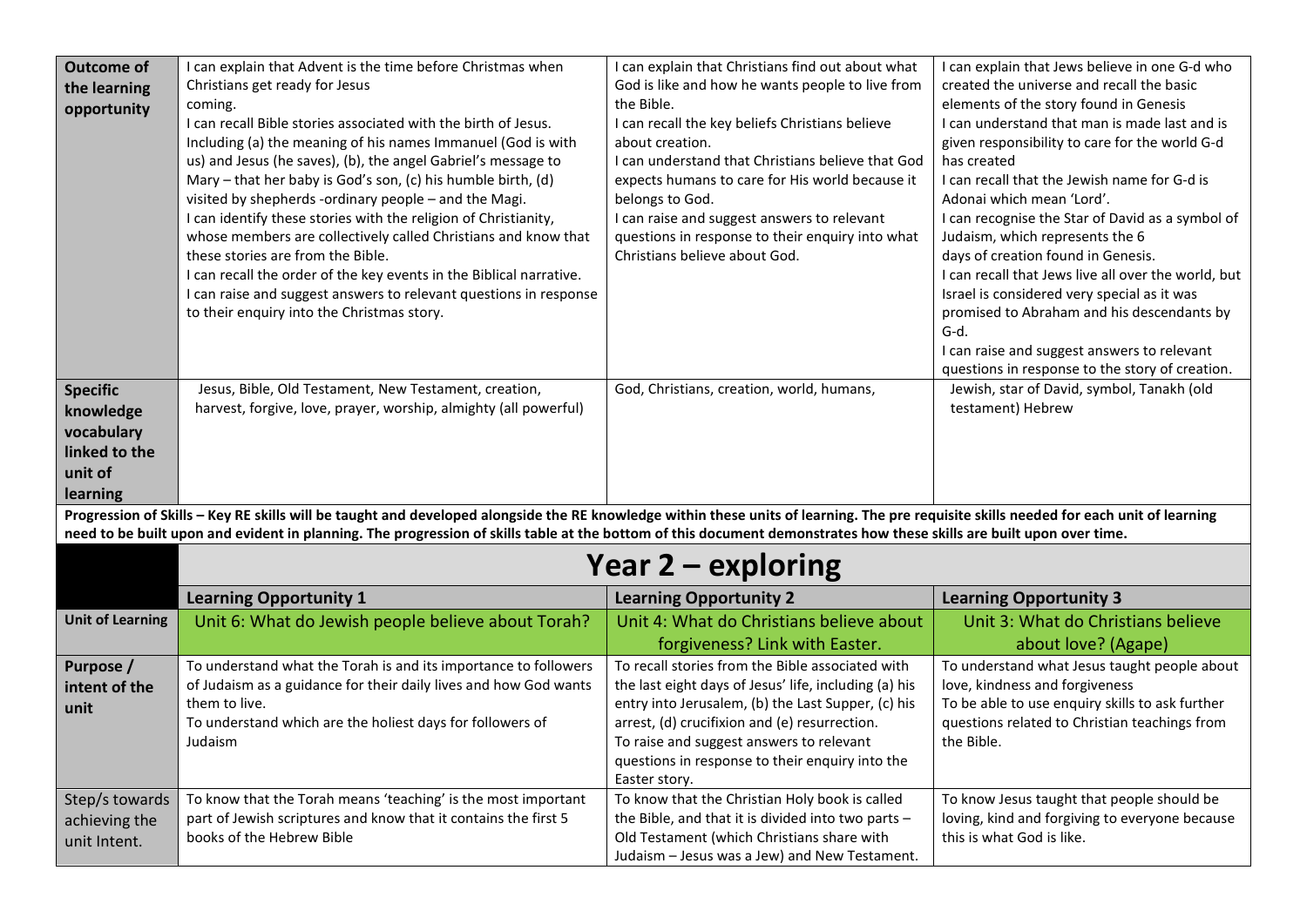| Step/s towards<br>achieving the<br>unit Intent.  | To understand that the Torah teaches Jews what God is like and<br>how they should live their lives.                                                                                                                                                                                                                                                                                                                                                                                                                                                                                                          | To recall stories from the Bible associated with<br>the last eight days of Jesus' life, including (a) his<br>entry into Jerusalem, (b) the Last Supper, (c) his<br>arrest, (d) crucifixion and (e) resurrection.                                                                                                                                                                                                                                                                                                                                                                                                                                                                         | To recall the story of the Unmerciful Servant<br>Matthew 18:23-34, linking it to forgiveness in<br>the Lord's Prayer Matthew 6:5-15 including (a)<br>Peter's question, "How many times should I<br>forgive?" (b) the events of the parable, (c)<br>understand that, just as Christians believe that<br>God forgives them, Jesus wants them to forgive<br>everyone (d) that Christians are reminded<br>about these things every time they pray the<br>Lord's prayer.                                                                                                                                                                                                                                           |
|--------------------------------------------------|--------------------------------------------------------------------------------------------------------------------------------------------------------------------------------------------------------------------------------------------------------------------------------------------------------------------------------------------------------------------------------------------------------------------------------------------------------------------------------------------------------------------------------------------------------------------------------------------------------------|------------------------------------------------------------------------------------------------------------------------------------------------------------------------------------------------------------------------------------------------------------------------------------------------------------------------------------------------------------------------------------------------------------------------------------------------------------------------------------------------------------------------------------------------------------------------------------------------------------------------------------------------------------------------------------------|---------------------------------------------------------------------------------------------------------------------------------------------------------------------------------------------------------------------------------------------------------------------------------------------------------------------------------------------------------------------------------------------------------------------------------------------------------------------------------------------------------------------------------------------------------------------------------------------------------------------------------------------------------------------------------------------------------------|
| Step/s towards<br>achieving the<br>unit Intent.  | To know that one day a week Jews observe the Sabbath: they<br>rest, have a meal on Friday evening with their family. Jews<br>believe that bringing the family together once a week when no<br>one works is important.                                                                                                                                                                                                                                                                                                                                                                                        | To recognise the order of the key events in the<br>Biblical narrative and identify these stories with<br>the religion of Christianity, who are collectively<br>called Christians and know that they are from<br>the Bible.                                                                                                                                                                                                                                                                                                                                                                                                                                                               | To reflect on the implications of this story for<br>Christians and for themselves today.                                                                                                                                                                                                                                                                                                                                                                                                                                                                                                                                                                                                                      |
| Step/s towards<br>achieving the<br>unit Intent.  | T understand how special the Torah is for Jews: the Torah is read<br>every week in the synagogue, the end of one cycle is celebrated<br>in Simchat Torah.                                                                                                                                                                                                                                                                                                                                                                                                                                                    | To understand that Christians believe that Jesus<br>died so that people can be forgiven by God.                                                                                                                                                                                                                                                                                                                                                                                                                                                                                                                                                                                          | To raise and suggest answers to relevant<br>questions in response to their enquiry into this<br>story, e.g. 'Why did Jesus tell this story and<br>other parables?'                                                                                                                                                                                                                                                                                                                                                                                                                                                                                                                                            |
| Step/s towards<br>achieving the<br>unit Intent.  | To raise and suggest answers to relevant questions in response<br>to the Jewish teachings on the Torah.                                                                                                                                                                                                                                                                                                                                                                                                                                                                                                      | To understand that Christians believe that Jesus<br>rose from the dead, giving hope of a new life.                                                                                                                                                                                                                                                                                                                                                                                                                                                                                                                                                                                       |                                                                                                                                                                                                                                                                                                                                                                                                                                                                                                                                                                                                                                                                                                               |
| Step/s towards<br>achieving the<br>unit Intent.  |                                                                                                                                                                                                                                                                                                                                                                                                                                                                                                                                                                                                              | To raise and suggest answers to relevant<br>questions in response to their enquiry into the<br>Easter story.                                                                                                                                                                                                                                                                                                                                                                                                                                                                                                                                                                             |                                                                                                                                                                                                                                                                                                                                                                                                                                                                                                                                                                                                                                                                                                               |
| <b>Outcome of</b><br>the learning<br>opportunity | can recall that the Torah means 'teaching' is the most<br>important part of Jewish scriptures. that it contains the first 5<br>books of the Hebrew Bible.<br>I can explain that the Torah teaches Jews what God is like and<br>how they should live their lives.<br>I can explain how on one day a week Jews observe the Sabbath<br>I can explain how special the Torah is for Jews: the Torah is read<br>every week in the<br>synagogue, the end of one cycle is celebrated in Simchat Torah.<br>I can raise and suggest answers to relevant questions in response<br>to the Jewish teachings on the Torah. | I can explain that the Christian Holy book is<br>called the Bible, and that it is divided into two<br>parts<br>I can recall stories from the Bible associated with<br>the last eight days of Jesus' life, including<br>(a) his entry into Jerusalem, (b) the Last Supper,<br>(c) his arrest, (d) crucifixion and (e)<br>resurrection. (AMV units 2,3,9).<br>- Recognise the order of the key events in the<br>Biblical narrative.<br>I can ientify these stories with the religion of<br>Christianity, who are collectively called<br>Christians and know that they are from the Bible.<br>I can explain that Christians believe that because<br>Jesus died they can be forgiven by God. | I can explain that Jesus taught that people<br>should be loving, kind and forgiving to<br>everyone because this is what God is like.<br>I can recall the story of the Unmerciful Servant<br>Matthew 18:23-34, linking it to forgiveness in<br>the Lord's Prayer Matthew 6:5-15 including (a)<br>Peter's question, "How many times should I<br>forgive?" (b) the events of the parable, (c)<br>understand that, just as Christians believe that<br>God forgives them, Jesus wants them to forgive<br>everyone (d) that Christians are reminded<br>about these things every time they pray the<br>Lord's prayer.<br>I can reflect on the implications of this story for<br>Christians and for themselves today. |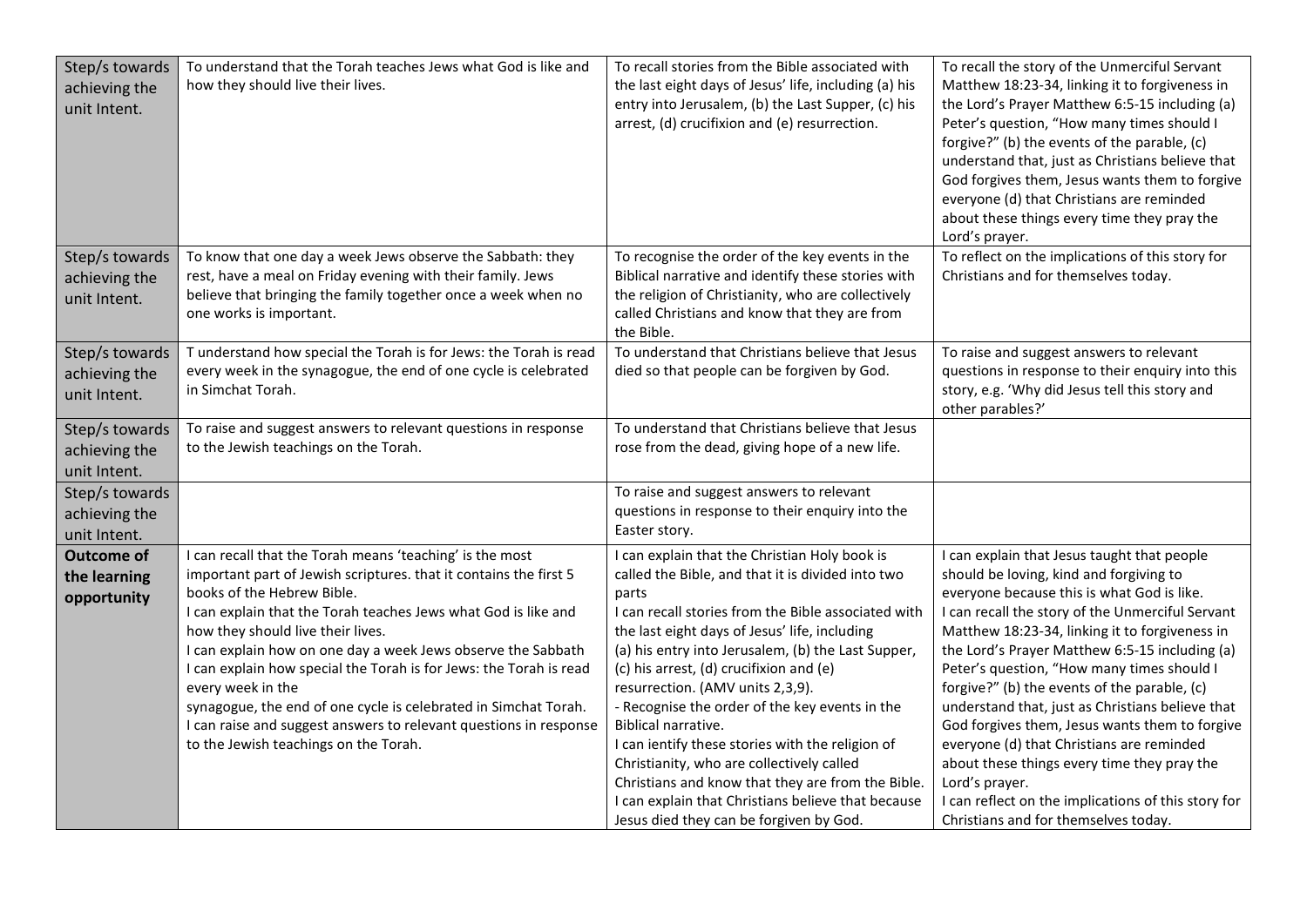|                                                                                    |                                                                                                                                                                                                                                                                                                                                                                  | I can understand that Christians believe that<br>Jesus rose from the dead, giving hope of a new<br>life.<br>I can raise and suggest answers to relevant<br>questions in response to their enquiry into the<br>Easter story. | I can raise and suggest answers to relevant<br>questions in response to their enquiry into this<br>story, e.g. 'Why did Jesus tell this story and<br>other parables?' |
|------------------------------------------------------------------------------------|------------------------------------------------------------------------------------------------------------------------------------------------------------------------------------------------------------------------------------------------------------------------------------------------------------------------------------------------------------------|-----------------------------------------------------------------------------------------------------------------------------------------------------------------------------------------------------------------------------|-----------------------------------------------------------------------------------------------------------------------------------------------------------------------|
| <b>Specific</b><br>knowledge<br>vocabulary<br>linked to the<br>unit of<br>learning | Torah, synagogue, Simchat Torah, Moses, Sabbath, kippah,<br>challah, tallit, yad, ketubah, chuppah, mazel tov                                                                                                                                                                                                                                                    | Christian, New Testament, Old Testament, Jesus,<br>died, crucifixion, Jerusalem, Jew, Holy, Bible,<br>Cross, Easter, resurrection, symbol, Good Friday,<br>Palm Sunday, last supper, garden of Gethsemene                   | Verses, chapter, cross, new life,<br>Unforgiving Servant, Good Samaritan, love,<br>kind, forgiving, disciple, mercy, unmerciful,<br>Lord's prayer, agape              |
|                                                                                    | Progression of Skills - Key RE skills will be taught and developed alongside the RE knowledge within these units of learning. The pre requisite skills needed for each unit of learning need to be built upon<br>and evident in planning. The progression of skills table at the bottom of this document demonstrates how these skills are built upon over time. |                                                                                                                                                                                                                             |                                                                                                                                                                       |
|                                                                                    |                                                                                                                                                                                                                                                                                                                                                                  | Year 3 – exploring and making connections                                                                                                                                                                                   |                                                                                                                                                                       |
|                                                                                    | <b>Learning Opportunity 1</b>                                                                                                                                                                                                                                                                                                                                    | <b>Learning Opportunity 2</b>                                                                                                                                                                                               | <b>Learning Opportunity 3</b>                                                                                                                                         |
| <b>Unit of Learning</b>                                                            | Unit 5: What do Christians believe about God &                                                                                                                                                                                                                                                                                                                   | Unit 1: What do Jewish people believe                                                                                                                                                                                       | Unit 2: What do Muslim people believe                                                                                                                                 |
|                                                                                    | Incarnation? (Links with Christmas)                                                                                                                                                                                                                                                                                                                              | about God and the Covenant and Torah?                                                                                                                                                                                       | about Islam and Iman?                                                                                                                                                 |
|                                                                                    |                                                                                                                                                                                                                                                                                                                                                                  | (Links with Passover)                                                                                                                                                                                                       |                                                                                                                                                                       |
| Purpose /                                                                          | To understand Christians beliefs relating to God and baptism and                                                                                                                                                                                                                                                                                                 | To understand the covenant Jewish make with                                                                                                                                                                                 | To understand Islamic teachings and how                                                                                                                               |
| intent of the                                                                      | what this means.                                                                                                                                                                                                                                                                                                                                                 | God and recall the stories of Abraham and                                                                                                                                                                                   | Muslims worship Allah.                                                                                                                                                |
| unit                                                                               | To be able to recall stories linked to the Bible about Jesus'                                                                                                                                                                                                                                                                                                    | Moses (the Ten Commandments)                                                                                                                                                                                                | To raise questions and attempt to support their                                                                                                                       |
|                                                                                    | miracles.                                                                                                                                                                                                                                                                                                                                                        | To understand that on the Shabbat Jews attend                                                                                                                                                                               | answers using reasons and/or info relating to                                                                                                                         |
|                                                                                    | To raise and suggest answers to relevant questions in response                                                                                                                                                                                                                                                                                                   | the synagogue, where they worship God and the                                                                                                                                                                               | Islam.                                                                                                                                                                |
|                                                                                    | to their enquiry into what Christians believe about God.<br>To understand that Christians believe the Bible talks about what                                                                                                                                                                                                                                     | reading of the Torah is central to the service.<br>To know that God first made his covenant                                                                                                                                 | To identify the two main beliefs of Islam as:                                                                                                                         |
| Step/s towards<br>achieving the                                                    | God is like and his relationship with people who believe in Him.                                                                                                                                                                                                                                                                                                 | agreement with Abraham. God promises he                                                                                                                                                                                     | . the belief in only one God                                                                                                                                          |
|                                                                                    |                                                                                                                                                                                                                                                                                                                                                                  | would be the father of a great nation, the Jewish                                                                                                                                                                           | • the belief that Muhammad is the Messenger                                                                                                                           |
| unit Intent.                                                                       |                                                                                                                                                                                                                                                                                                                                                                  | people, who will live in the land of Canaan                                                                                                                                                                                 | of God                                                                                                                                                                |
|                                                                                    |                                                                                                                                                                                                                                                                                                                                                                  | To understand that Jews believe there is one                                                                                                                                                                                | To know that Islam means "Submission (to the                                                                                                                          |
|                                                                                    |                                                                                                                                                                                                                                                                                                                                                                  | God who should be placed above all else.                                                                                                                                                                                    | will of Allah)" and the word Muslims means                                                                                                                            |
|                                                                                    |                                                                                                                                                                                                                                                                                                                                                                  |                                                                                                                                                                                                                             | someone who has willingly submitted                                                                                                                                   |
|                                                                                    |                                                                                                                                                                                                                                                                                                                                                                  |                                                                                                                                                                                                                             | themselves to Allah                                                                                                                                                   |
| Step/s towards                                                                     | To understand that Christians will describe one God as Father                                                                                                                                                                                                                                                                                                    | To recall the story of the giving of the 10                                                                                                                                                                                 | To understand that praying 5 times a day,                                                                                                                             |
| achieving the                                                                      | (parent), Son and Holy Spirit. The Trinity.                                                                                                                                                                                                                                                                                                                      | commandments to Moses: The people of Israel                                                                                                                                                                                 | which is prescribed in the Qur'an, is one way                                                                                                                         |
| unit Intent.                                                                       |                                                                                                                                                                                                                                                                                                                                                                  | are enslaved in Egypt; God sends 10 plagues; the                                                                                                                                                                            | Muslims submit to the will of Allah. They do                                                                                                                          |
|                                                                                    |                                                                                                                                                                                                                                                                                                                                                                  | Pharaoh releases the Jews; this hasty departure<br>is known as the exodus; the Jews spent 40 years                                                                                                                          | this by: Being constantly reminded of Allah<br>throughout the day, reminds them for what is                                                                           |
|                                                                                    |                                                                                                                                                                                                                                                                                                                                                                  | as nomads; Moses went up Mt Sinai to receive                                                                                                                                                                                |                                                                                                                                                                       |
|                                                                                    |                                                                                                                                                                                                                                                                                                                                                                  |                                                                                                                                                                                                                             |                                                                                                                                                                       |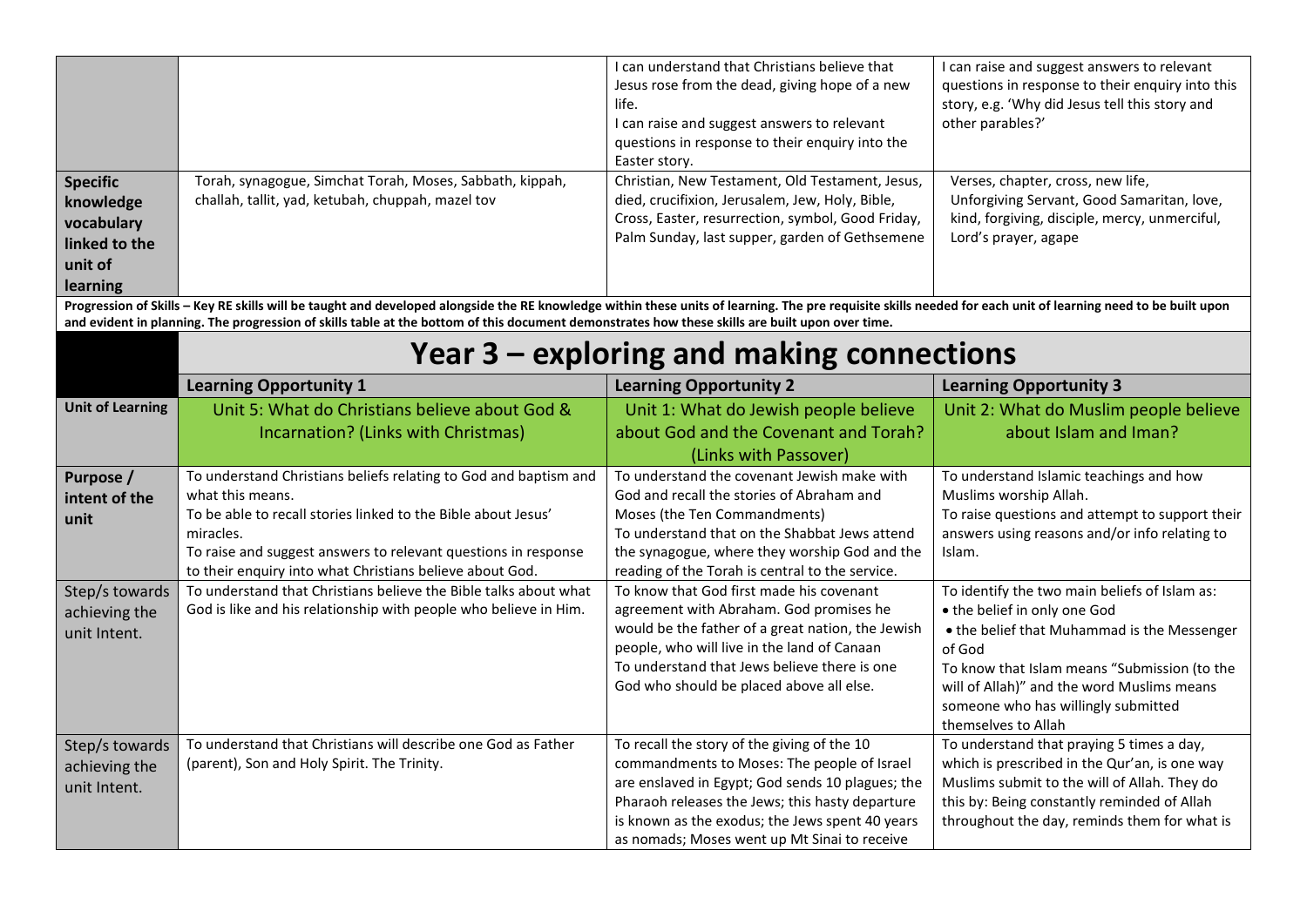| Step/s towards<br>achieving the                 | To recall what happens in both Infant Baptism and Believers'<br>Baptism. Water is used. The person baptising usually says "I                                                                       | from God the 10 commandments and other<br>commandments which were the rules Jews had<br>to live by.<br>To understand that the Jews made an agreement<br>or covenant with God: If Jews agree to obey His                                                                                                                                                                                                                                                                                                                                                                                                                                                                                                            | important in their life and helps them straying<br>from the path<br>To understand that the sujud position<br>(prostration) reflects Muslim submission as a<br>physical act.<br>To know that Muslims believe that Muhammad<br>had many revelations over 22 years.                                                                                                                                                                                                                     |
|-------------------------------------------------|----------------------------------------------------------------------------------------------------------------------------------------------------------------------------------------------------|--------------------------------------------------------------------------------------------------------------------------------------------------------------------------------------------------------------------------------------------------------------------------------------------------------------------------------------------------------------------------------------------------------------------------------------------------------------------------------------------------------------------------------------------------------------------------------------------------------------------------------------------------------------------------------------------------------------------|--------------------------------------------------------------------------------------------------------------------------------------------------------------------------------------------------------------------------------------------------------------------------------------------------------------------------------------------------------------------------------------------------------------------------------------------------------------------------------------|
| unit Intent.                                    | baptise you in the name of the Father, and the son, and the Holy<br>spirit." The person is welcomed into the Christian Church.                                                                     | commandments; the Jews would be His Chosen<br>people.                                                                                                                                                                                                                                                                                                                                                                                                                                                                                                                                                                                                                                                              |                                                                                                                                                                                                                                                                                                                                                                                                                                                                                      |
| Step/s towards<br>achieving the<br>unit Intent. | To recall stories from the Bible of Jesus miracles - what do they<br>say about Jesus? e.g. that Jesus calmed a storm - he had power<br>over the forces of nature Mark 4.35-41.                     | To know that Jews celebrate the exodus at the<br>week-long Passover festival; at the Seder meal<br>Jews re-tell the story of the Exodus using<br>symbolic food. The festival recalls this as a key<br>event in their history because it shows: (a) God<br>was at work in the events of history (b) they<br>have been chosen to have a special relationship<br>with God.                                                                                                                                                                                                                                                                                                                                            | To raise and suggest answers to relevant<br>questions in response to what they have learnt<br>about the Islamic belief in submitting to the<br>will of Allah and the practice of Salah.<br>To attempt to support their answers using<br>reasons and/or information Belief - Iman<br>(faith)                                                                                                                                                                                          |
| Step/s towards<br>achieving the<br>unit Intent. | To recall stories from the Bible of Jesus miracles - what do they<br>say about Jesus? e.g. healing Jairus' daughter - that he had<br>power over death (Luke 8. 40-56).                             | To explain that the Shema, which expresses<br>these key beliefs, is placed on the doorpost of<br>Jewish houses in a Mezzuzah                                                                                                                                                                                                                                                                                                                                                                                                                                                                                                                                                                                       | Understand that Islam teaches that<br>Muhammad told many others what the<br>revelations were. They wrote down the Words<br>that had been revealed to Muhammad. What<br>they wrote formed a book - the holy Qur'an                                                                                                                                                                                                                                                                    |
| Step/s towards<br>achieving the<br>unit Intent. | To understand what Christians believe this and other stories<br>from the Bible say about who Jesus is - that only God can do<br>things like this. Christians believe that Jesus is the Son of God. | To know that Shabbat Jews attend the<br>synagogue, where they worship God.<br>To know that the reading of the Torah is central<br>to the service<br>To know the synagogue the Torah (Sefer Torah)<br>is written on parchment, which are written by<br>hand with a special ink. The importance of the<br>scrolls is shown by the way they are and are<br>never touched by human hands- a special<br>pointer is used<br>To know each scroll has a mantle (cover)<br>To know that once they have been used, they<br>are returned to the Ark and that there is an ever-<br>burning lamp outside the Ark to show God is<br>always present<br>To know the Torah is written in Hebrew.<br>(possible visit to a synagogue) | To know that Muslims believe that the angel<br>Gabriel was 'sent down' with God's holy book -<br>the Mother of the Book. This was the book that<br>was shown to Muhammad. So the Qur'an is a<br>copy of God's holy book.<br>To understand that the Qur'an is treated with<br>great respect by Muslims, including that it is<br>often kept in a stand, kept above all other<br>books, is sometimes wrapped in a cloth, a<br>Muslim will wash their hands before touching<br>the book. |
| Step/s towards<br>achieving the<br>unit Intent. | To raise and suggest answers to relevant questions in<br>response to their enquiry into the accounts of these<br>miracles and what Christians say about who Jesus is.                              | To raise and suggest answers to relevant<br>questions in response to the story of Moses and<br>the giving of the 10 commandments.                                                                                                                                                                                                                                                                                                                                                                                                                                                                                                                                                                                  | To know that God's message is known as<br>the 'Straight Path' or the Shariah                                                                                                                                                                                                                                                                                                                                                                                                         |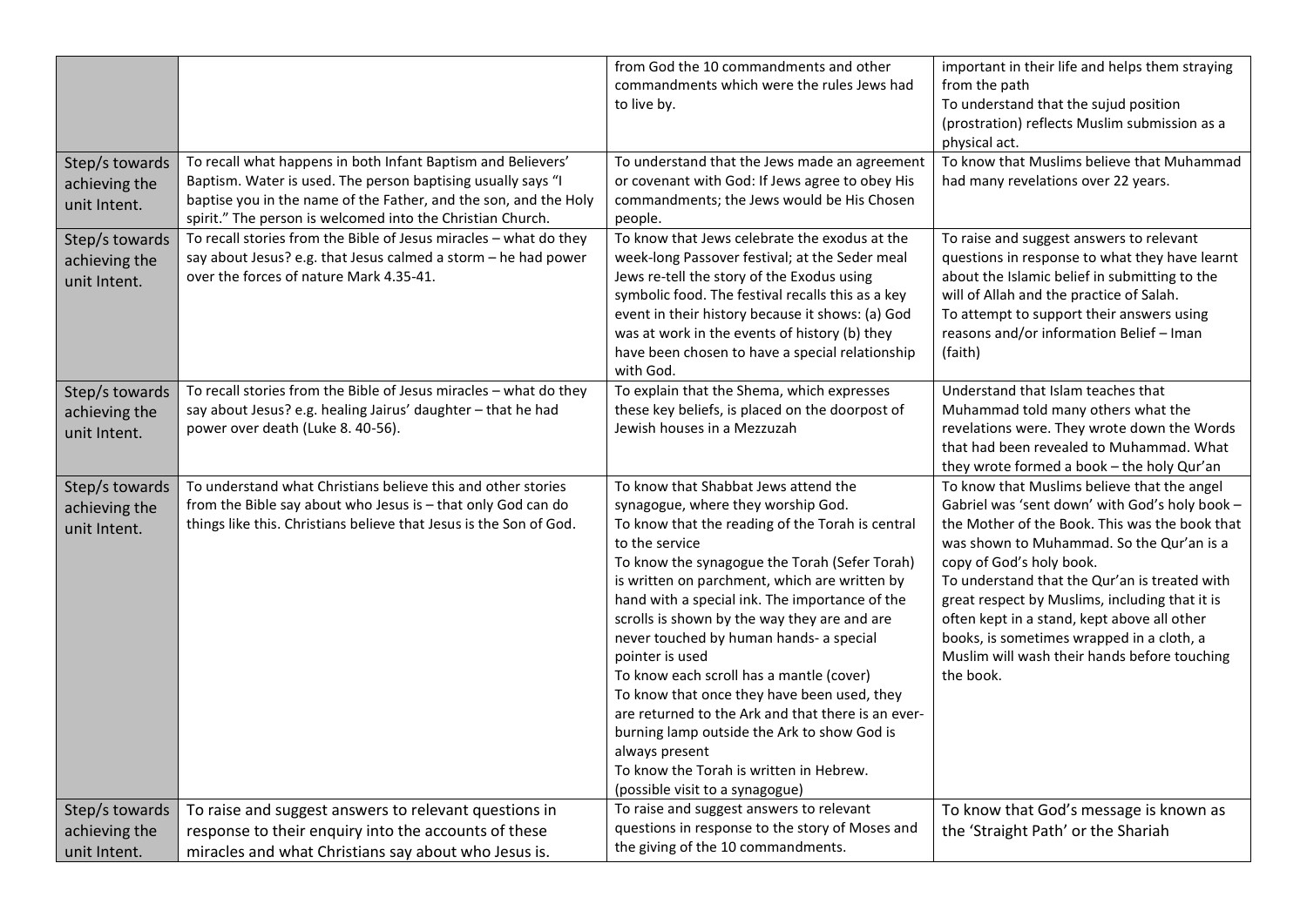| <b>Outcome of</b><br>the learning<br>opportunity                                   | can explain that Christians will describe one God as Father<br>(parent), Son and Holy Spirit. The Trinity.<br>I can recall what happens in both Infant Baptism and Believers'<br>Baptism; that water is used and the person baptising usually says<br>"I baptise you in the name of the Father, and the son, and the<br>Holy spirit." The person is welcomed into the Christian Church.<br>I can recall stories from the Bible of Jesus miracles and explain<br>what they say about Jesus<br>I can understand what Christians believe these stories say about<br>who Jesus is - that only God can do things like this. Christians<br>believe that Jesus is the Son of God.<br>I can question and reason in response to enquiry into what | To attempt to support their answers using<br>reasons and/or information.<br>I can explain the covenant Jewish people have<br>with God through recalling the storie of<br>Abraham and Moses<br>I can explain that at Shabbat, Jews attend the<br>synagogue, where they worship G-d<br>I can explain how the Torah is central to Jewish<br>worship<br>I can raise and suggest answers to relevant<br>questions in response to the importance and<br>respect Jews give to the Torah. | To raise and suggest answers to relevant<br>questions in response to what they have<br>learnt about the Islamic belief in<br>submitting to the will of Allah<br>I can explain that Islam means "Submission (to<br>the will of Allah)" and the word Muslims means<br>someone who has willingly submitted<br>themselves to Allah.<br>I can understand that praying 5 times a day,<br>which is prescribed in the Qur'an, is one way<br>Muslims submit to the will of Allah.<br>I can recall that Muslims believe that<br>Muhammad had many revelations over 22<br>vears.<br>I can explain that Islam teaches that<br>Muhammad told many others what the |
|------------------------------------------------------------------------------------|------------------------------------------------------------------------------------------------------------------------------------------------------------------------------------------------------------------------------------------------------------------------------------------------------------------------------------------------------------------------------------------------------------------------------------------------------------------------------------------------------------------------------------------------------------------------------------------------------------------------------------------------------------------------------------------------------------------------------------------|-----------------------------------------------------------------------------------------------------------------------------------------------------------------------------------------------------------------------------------------------------------------------------------------------------------------------------------------------------------------------------------------------------------------------------------------------------------------------------------|------------------------------------------------------------------------------------------------------------------------------------------------------------------------------------------------------------------------------------------------------------------------------------------------------------------------------------------------------------------------------------------------------------------------------------------------------------------------------------------------------------------------------------------------------------------------------------------------------------------------------------------------------|
|                                                                                    | Christians believe about God; the accounts of the miracles and<br>what Christians say about who Jesus is.                                                                                                                                                                                                                                                                                                                                                                                                                                                                                                                                                                                                                                |                                                                                                                                                                                                                                                                                                                                                                                                                                                                                   | revelations were. They wrote down the Words<br>that had been revealed to Muhammad. What<br>they wrote formed a book - the holy Qur'an.<br>I can raise and suggest answers to relevant<br>questions in response to what they have learnt<br>about the Islamic belief in submitting to the<br>will of Allah                                                                                                                                                                                                                                                                                                                                            |
| <b>Specific</b><br>knowledge<br>vocabulary<br>linked to the<br>unit of<br>learning | God's word, the Trinity (Father, Son, Holy Spirit) baptism,<br>communion, creed, lectern, Christ, Lord, Messiah, Son of god,<br>miracles                                                                                                                                                                                                                                                                                                                                                                                                                                                                                                                                                                                                 | Abraham, exodus, Passover, Seder,<br>commandments, Moses, covenant, matzah,<br>Wailing Wall, Temple Mount, Jerusalem,<br>Israel, mezuzah, the Shema, rabbi, tefillin,<br>Nevi'im, Ketuvim, Talmud, mishnah, mantle                                                                                                                                                                                                                                                                | Islam, Muslim, Mosque, Muhammad, Qur'an,<br>Sallah, submission, Shariah, Gabriel, sujud                                                                                                                                                                                                                                                                                                                                                                                                                                                                                                                                                              |
|                                                                                    | Progression of Skills - Key RE skills will be taught and developed alongside the RE knowledge within these units of learning. The pre requisite skills needed for each unit of learning need to be built upon<br>and evident in planning. The progression of skills table at the bottom of this document demonstrates how these skills are built upon over time.                                                                                                                                                                                                                                                                                                                                                                         |                                                                                                                                                                                                                                                                                                                                                                                                                                                                                   |                                                                                                                                                                                                                                                                                                                                                                                                                                                                                                                                                                                                                                                      |

|                         | Year $4$ – connecting                      |                                          |                                          |  |  |
|-------------------------|--------------------------------------------|------------------------------------------|------------------------------------------|--|--|
|                         | <b>Learning Opportunity 1</b>              | <b>Learning Opportunity 2</b>            | Learning Opportunity 3                   |  |  |
| <b>Unit of Learning</b> | Unit 3: What do Hindu people believe about | Unit 4: What do Christians believe about | Unit 6: What do Christians believe about |  |  |
|                         | Dharma, Deity and Atman?                   | Salvation? (Links with Easter)           | Agape?                                   |  |  |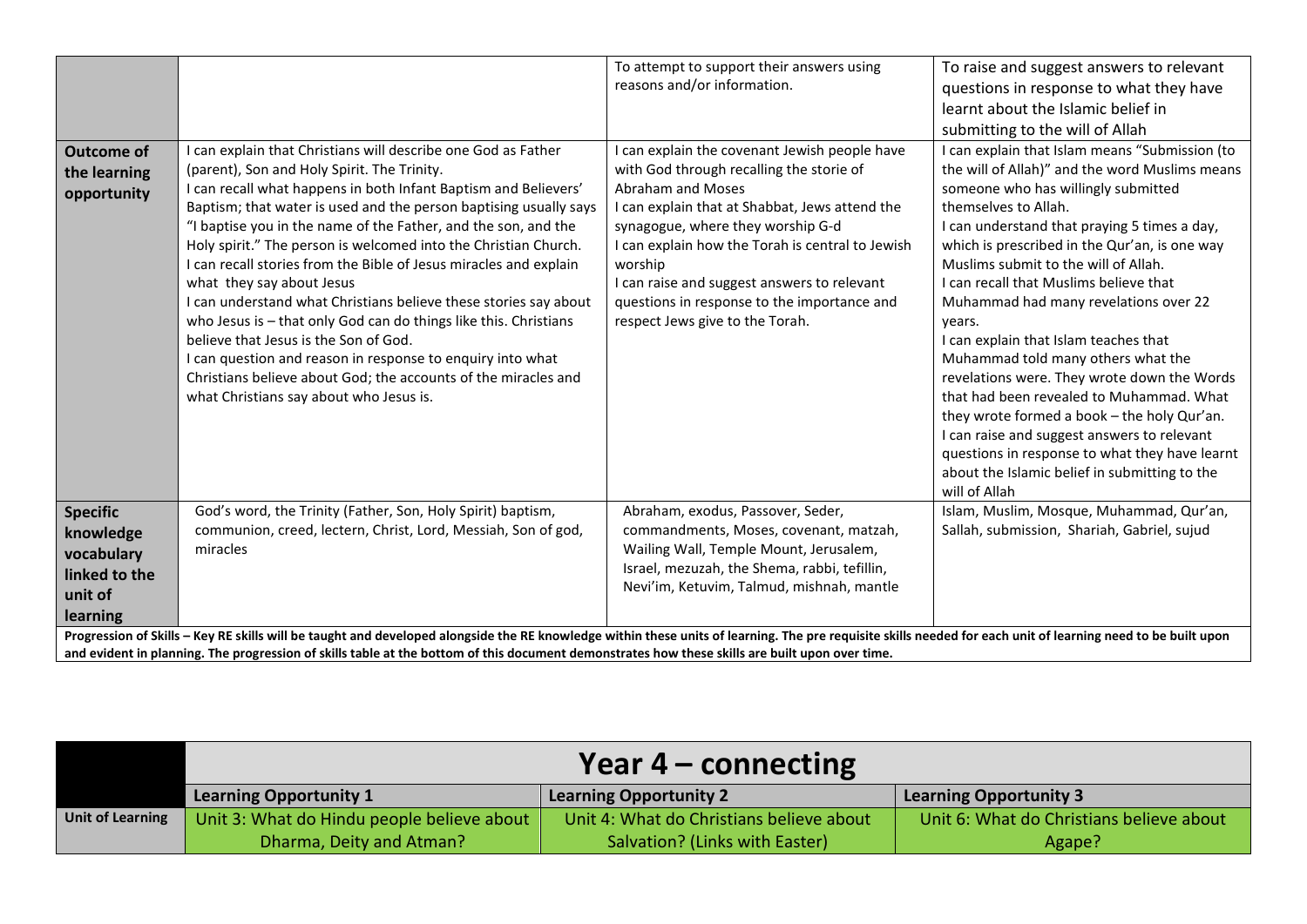| Purpose /<br>intent of the<br>unit<br>Step/s towards<br>achieving the<br>unit Intent. | To understand the basic Hindu beliefs about God and<br>Dharma<br>To understand and explain the significance of the<br>Hindu Festival of Diwali and explore the use of simple<br>patterns in Hindu art.<br>To understand the importance of Shrines, Puja Plates<br>and Temples to Hindus.<br>To know that Hindus believe that they can also<br>worship God in other divine forms (or deities)<br>alongside the Avatars, such as a loving mother (Devi),<br>Lakshmi, popularly worshipped at Divali. | To recognise that Christians refer to Jesus as 'the<br>Saviour' or as 'my Saviour'<br>To be able to recall stories linked to the Bible about<br>miracles.<br>To understand the importance of the Easter Story for<br>Christians<br>To recognise that Christians refer to Jesus as 'the<br>Saviour' or as 'my Saviour' | To understand that Agape means selfless, sacrificial,<br>unconditional love and relate to this when looking at<br>stories from the Bible.<br>To understand that Christians try to be like Jesus and<br>obey his teachings in the things that they think and<br>do<br>To understand that Agape means                                                                                                       |
|---------------------------------------------------------------------------------------|----------------------------------------------------------------------------------------------------------------------------------------------------------------------------------------------------------------------------------------------------------------------------------------------------------------------------------------------------------------------------------------------------------------------------------------------------------------------------------------------------|-----------------------------------------------------------------------------------------------------------------------------------------------------------------------------------------------------------------------------------------------------------------------------------------------------------------------|-----------------------------------------------------------------------------------------------------------------------------------------------------------------------------------------------------------------------------------------------------------------------------------------------------------------------------------------------------------------------------------------------------------|
| Step/s towards<br>achieving the<br>unit Intent.                                       | To learn about the history of Hinduism and about the<br>story of Rama and Sita<br>To understand how the Hindu book The Ramayana<br>teaches guidelines for living                                                                                                                                                                                                                                                                                                                                   | To explain the Christian Salvation story and that it<br>makes four main claims: - God created a perfect the<br>world - Humanity went wrong - To save humanity,<br>God had a salvation plan - God enters into the world<br>as Jesus Christ who saves humanity                                                          | To recall the story of the Good Samaritan<br>To understand background to the story; Samaritans<br>and Jews are enemies (at the end of the story the<br>person asking the question cannot even say the word<br>'Samaritan', the people who walked by had good<br>reason (muggers still around; might be a trap; he<br>might be dead anyway (cleansing process); road<br>called 'red road' for good reason. |
| Step/s towards<br>achieving the<br>unit Intent.                                       | To understand when Hindus light lamps to celebrate<br>Divali they remember that God guides us in life. The<br>way lamps light up darkness, to help us see our way                                                                                                                                                                                                                                                                                                                                  | To recall the key features of the story of Zacchaeus: -<br>Understand the context of the story; Zacchaeus is an<br>outcast because he is seen as a greedy, corrupt<br>traitor. Now he is sorry. He wants to make up for his<br>bad deeds and live a better life.                                                      | To understand the context for the story: how the<br>story came to be told - Jesus is asked how to inherit<br>eternal life? Love God and your neighbour as<br>yourself; Jesus is asked who is my neighbour?                                                                                                                                                                                                |
| Step/s towards<br>achieving the<br>unit Intent.                                       | To know that Hindus believe that they can also<br>worship God in other divine forms<br>such as a loving mother (Devi), Lakshmi, popularly<br>worshipped at Divali<br>To understand why Hindus celebrate the festival of<br>Divali                                                                                                                                                                                                                                                                  | To understand the message of the story of Zacchaeus<br>and other stories from the Bible are that Christians<br>believe Jesus came to forgive and rescue everyone.<br>No one is too bad - or too good.                                                                                                                 | To consider how The Good Samaritan and other<br>teachings of Jesus display disinterested love (agape)<br>being shown to all: freely given; generous; selfless;<br>self-sacrificing?                                                                                                                                                                                                                       |
| Step/s towards<br>achieving the<br>unit Intent.                                       | To recognise a form of Hindu worship (called puja)<br>using a special tray called 'a puja thali' with a small<br>sacred flame, a bell, flower petals, incense and water<br>to help them not be distracted by anything else they<br>may see, hear, smell or touch around them, to make<br>it a special time.<br>To know that Hindus have a special place at home for<br>performing puja once a day                                                                                                  | To recall the story of Jesus' death on the cross.<br>Understand that Christians believe that because<br>Jesus died, they can be forgiven by God.                                                                                                                                                                      | To explore what the parable of The Good Samaritan<br>might mean for Christians today<br>To reflect on the Good Samaritan parable using<br>reasons and information to support their views.                                                                                                                                                                                                                 |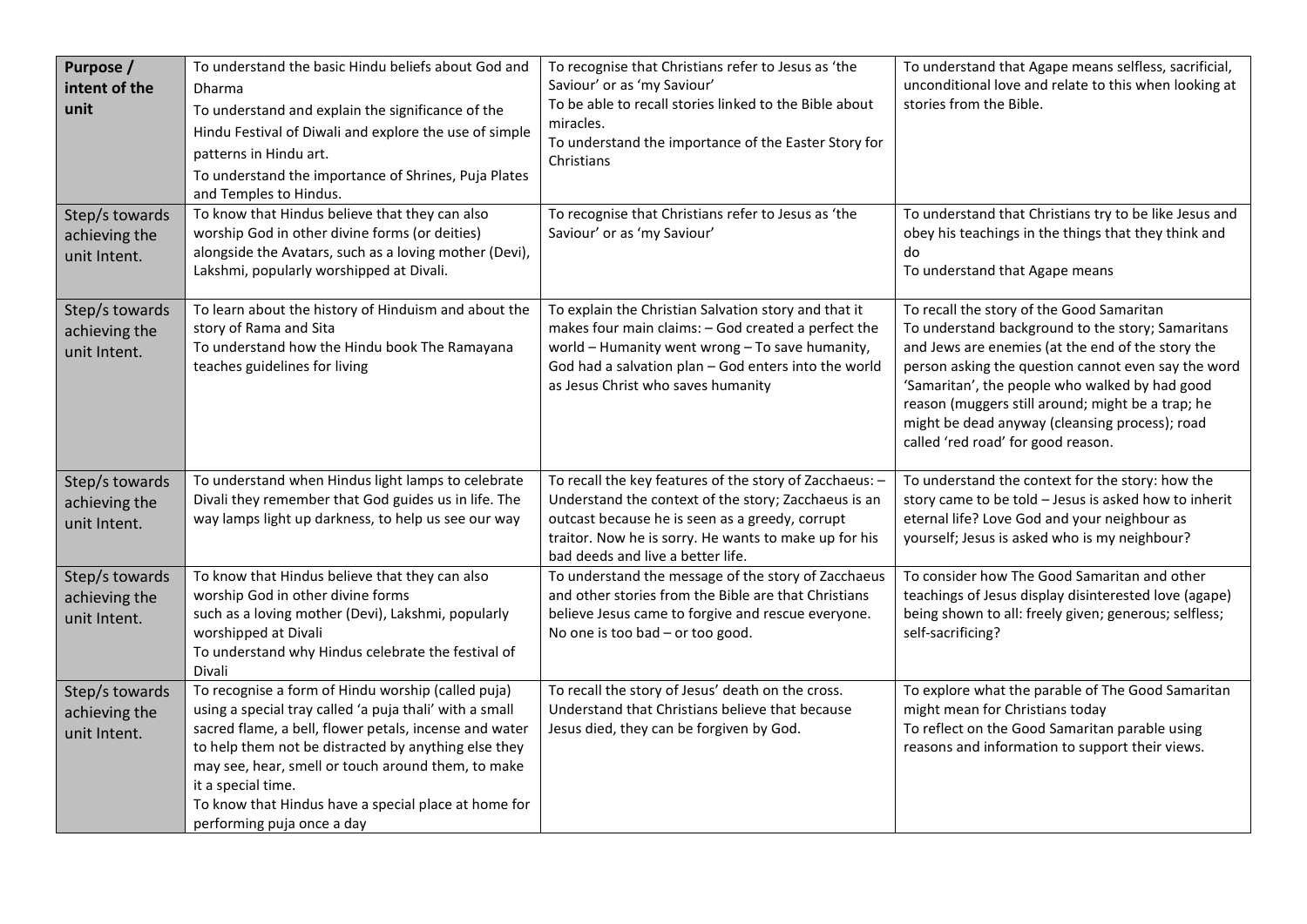| Step/s towards<br>achieving the<br>unit Intent.<br>Step/s towards<br>achieving the<br>unit Intent. | To understand that Puja helps Hindus be quiet<br>enough to 'hear' God guiding them from within<br>and to know Hindus can perform Puja at home<br>or in a place of worship called a Mandir.<br>To know and be able to use the following terms<br>accurately and confidently: Mandir, shrine, puja,<br>murti, prasad and arti.<br>To know Dharma means 'right-living' and that the<br>Hindu faith is called the 'Hindu Dharma'<br>To recognise the Aum symbol and its importance to<br>Hindus. | I can retell the story of Zacchaeus and explain<br>the message<br>To recall the story of Jesus' death on the cross.<br>Understand that Christians believe that because<br>Jesus died, they can be forgiven by God.<br>Visit the local church to learn about the importance<br>of Easter for Christians                                                          | To take part in an Agape Service - visit from Vicar?<br>To collect food for a local food bank as an act of<br>selfless love                                                                                                                                                                                                                                                                                                                                                                                                                                   |
|----------------------------------------------------------------------------------------------------|----------------------------------------------------------------------------------------------------------------------------------------------------------------------------------------------------------------------------------------------------------------------------------------------------------------------------------------------------------------------------------------------------------------------------------------------------------------------------------------------|-----------------------------------------------------------------------------------------------------------------------------------------------------------------------------------------------------------------------------------------------------------------------------------------------------------------------------------------------------------------|---------------------------------------------------------------------------------------------------------------------------------------------------------------------------------------------------------------------------------------------------------------------------------------------------------------------------------------------------------------------------------------------------------------------------------------------------------------------------------------------------------------------------------------------------------------|
| <b>Outcome of the</b><br>learning<br>opportunity                                                   | I can explain that Hindus believe that they can also<br>worship God in other divine forms (or deities)<br>I can recall the story of Rama and Sita<br>I can understand when Hindus light lamps to<br>celebrate Divali they remember that God guides us in<br>life the way lamps light up darkness, to help us see<br>our way.<br>I can explain what a puja tray is and why it is<br>important for Hindus<br>I can explain that Dharma means 'right-living'                                    | I understand that Christians refer to Jesus as 'the<br>Saviour' or as 'my Saviour'<br>I can recall and reflect upon the story of Jesus' death<br>on the cross. Understand that Christians believe that<br>because Jesus died, they can be forgiven by God.                                                                                                      | I can understand that Christians try to be like Jesus<br>and obey his teachings in the things that they think<br>and do.<br>I can recall the story of the Good Samaritan Luke<br>10.25-37.<br>I can reflect upon the context for the story and how it<br>teaches Christians to Love God and your neighbour<br>as yourself<br>I can explain how the story display disinterested love<br>(agape) being shown to all: freely given; generous;<br>selfless; self-sacrificing<br>I can consider what acts of agape means in our<br>society today and give examples |
| <b>Specific</b><br>knowledge<br>vocabulary<br>linked to the<br>unit of learning                    | Hindu, India, Dharma, Aum (Om), Rama, Sita, the<br>Ramayana, Lakshmana, king Deity, Brahman,<br>Krishna, avatar, Vishnu, Radha, atman, puja,<br>mandir, shrine, incense, murti, aarti<br>Progression of Skills - Key RE skills will be taught and developed alongside the RE knowledge within these units of learning. The pre requisite skills needed for each unit of learning need to be built upon                                                                                       | Saviour, forgiveness, sin, fall, humanity, lent,<br>Shrove Tuesday, Ash Wednesday, triumphal entry,<br>Maundy Thursday, prodigal son.<br>Jewish, Jericho, priest, selfless, self-sacrificing,<br>parable, compassion, Verses, chapter, cross, new<br>life, resurrection, symbol, Good Friday, Palm<br>Sunday, last supper, crucifixion, garden of<br>Gethsemene | Good Samaritan, love, kind, forgiving, disciple, mercy,<br>unmerciful, Lord's prayer, priest, Levite, Agape                                                                                                                                                                                                                                                                                                                                                                                                                                                   |

## Year 5 – connecting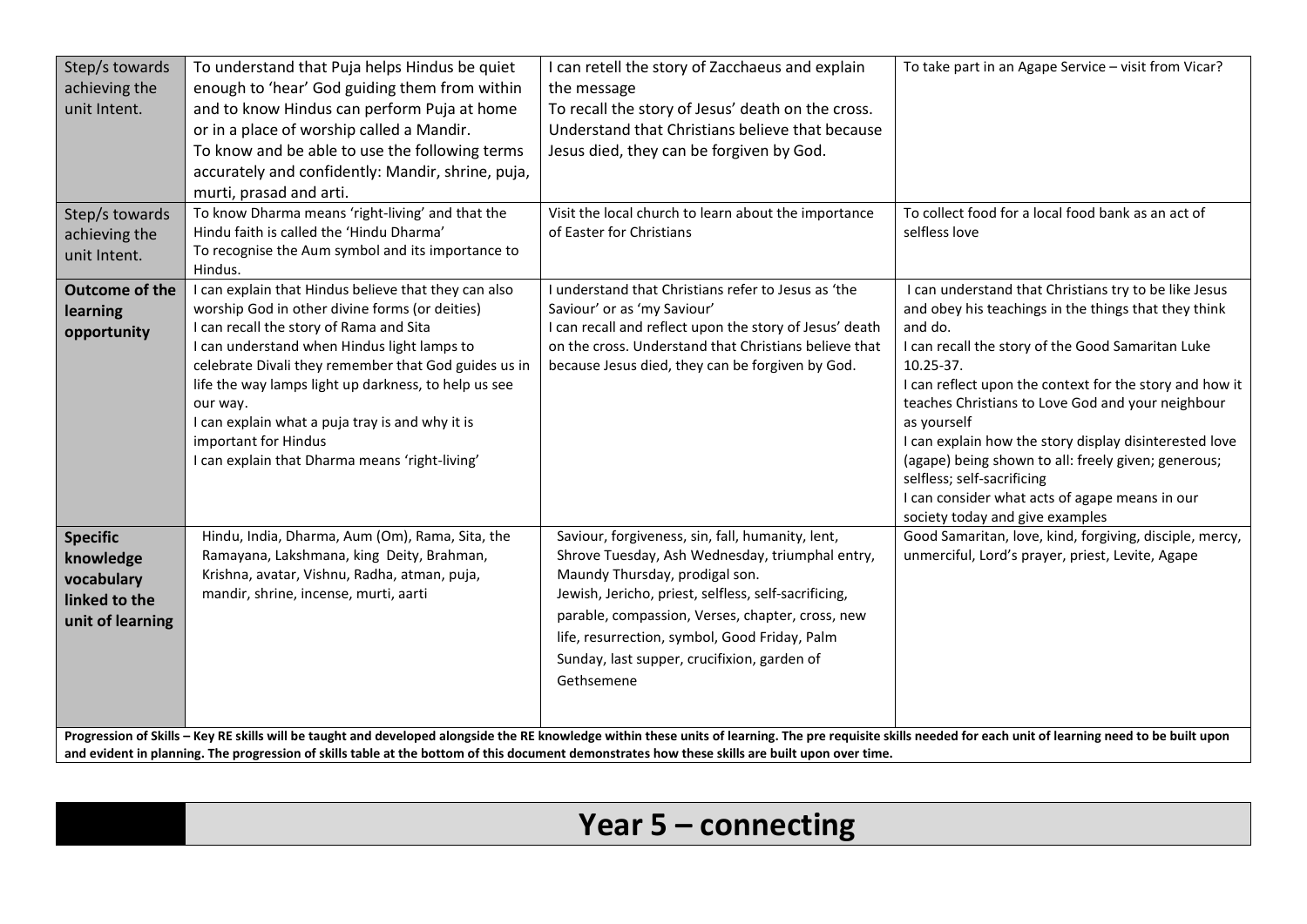|                                                 | <b>Learning Opportunity 1</b>                                                                                                                                                                                                                                                                                                                                                                                                       | <b>Learning Opportunity 2</b>                                                                                                                                                                                                                                                                                                                                                    | <b>Learning Opportunity 3</b>                                                                                                                                                                                                                                                                                                                      |
|-------------------------------------------------|-------------------------------------------------------------------------------------------------------------------------------------------------------------------------------------------------------------------------------------------------------------------------------------------------------------------------------------------------------------------------------------------------------------------------------------|----------------------------------------------------------------------------------------------------------------------------------------------------------------------------------------------------------------------------------------------------------------------------------------------------------------------------------------------------------------------------------|----------------------------------------------------------------------------------------------------------------------------------------------------------------------------------------------------------------------------------------------------------------------------------------------------------------------------------------------------|
| <b>Unit of Learning</b>                         | Unit 11: What do Christians believe about                                                                                                                                                                                                                                                                                                                                                                                           | Unit 7: What do Jewish people believe                                                                                                                                                                                                                                                                                                                                            | Unit 8: What do Muslim people believe                                                                                                                                                                                                                                                                                                              |
|                                                 | God & Incarnation? (Links with Christmas)                                                                                                                                                                                                                                                                                                                                                                                           | about God and the Covenant and Torah?                                                                                                                                                                                                                                                                                                                                            | about Islam and Iman?                                                                                                                                                                                                                                                                                                                              |
|                                                 |                                                                                                                                                                                                                                                                                                                                                                                                                                     | (Links with Passover)                                                                                                                                                                                                                                                                                                                                                            |                                                                                                                                                                                                                                                                                                                                                    |
| Purpose /<br>intent of the<br>unit              | To understand that Christians believe that God is love<br>and that their relationship with God is important<br>because it shapes what they do.<br>To understand that Christians believe that Jesus is<br>'God with us' and why Jesus is important to them                                                                                                                                                                           | To reflect on the importance of Abraham as the<br>father of the Jewish people and understand the<br>covenant with G-d which began with Abraham<br>To recognise the importance of the Torah in Jewish<br>faith                                                                                                                                                                    | To understand that Muslims believe Mohammed<br>was the final prophet<br>To understand what the Qur'an is and its<br>importance to Islamic beliefs.<br>To understand the importance of the Islamic belief<br>in submitting to the will of Allah.                                                                                                    |
| Step/s towards<br>achieving the<br>unit Intent. | To understand that Christians believe "God is love" (1<br>John 4.8) - compassionate, all knowing (omniscient),<br>everywhere at once (omnipresent), all powerful<br>(almighty), pure, set apart (holy).<br>To understand God loves His creation, and everything<br>is created in harmony.<br>Recognize that Christians use evidence to support their<br>belief in God.                                                              | To understand that Jews see Abraham as a person of<br>great faith and a father of the Jewish people<br>To understand that, for Jews, the covenant that<br>began with Abraham is an important belief of a two-<br>way relationship. Jews put their faith in God (not<br>blind faith - Abraham often questions God) and God<br>gives his blessings to Abraham and his descendants. | To know the Muslim belief that Muhammad is the<br>final Prophet.                                                                                                                                                                                                                                                                                   |
| Step/s towards<br>achieving the<br>unit Intent. | To understand that Christians believe that it matters<br>what people do. When people treat others badly (sin)<br>it makes God upset and angry.<br>To know that Christians believe the Bible talks<br>about what God is like and his relationship with<br>people who believe in him.                                                                                                                                                 | To understand how Jews celebrate the Shabbat.<br>To know that Shabbat is a time of no work, but<br>study, rest and leisure                                                                                                                                                                                                                                                       | To understand that Muslims believe the Qur'an is (a)<br>the word of God not a human creation, (b) is the<br>authentic version of the revelations to Muhammad in<br>word, rhythm (it is poetic) and so must be read in<br>Arabic, (c) the most comprehensive and final book of<br>knowledge and instruction to believers.                           |
| Step/s towards<br>achieving the<br>unit Intent. | To understand that Christians believe we are all<br>stewards of creation. Understand God loves His<br>creation, and everything is created in harmony.<br>Humans have a duty to care for God's creation. They<br>are the stewards of creation. Raise and suggest<br>answers to relevant questions in response to their<br>enquiry into the evidence Christians use to support<br>their belief in God and the concept of stewardship. | To understand what happens during the Jewish<br>festivals of Rosh Hashanah and Yom Kippur.                                                                                                                                                                                                                                                                                       | To know that Islam means "Submission (to the will of<br>Allah)" and the word Muslims means someone who<br>has willingly submitted themselves to Allah.<br>To understand the Muslim belief that humans have<br>not followed God's message in the past because of<br>over self-confidence (hubris) and so they forgot it<br>ignore it tamper with it |
| Step/s towards<br>achieving the<br>unit Intent. | To understand that there are two versions of the story<br>of Jesus' birth in two gospels: Matthew (ch 1-2) and<br>Luke (ch 1-2.<br>To understand that the two accounts are told from<br>different viewpoints (Mary and Joseph's)<br>To reflect on why there may be different accounts.                                                                                                                                              | To know that Yom Kippur is the holiest day in the<br>Jewish calendar.<br>To know this is a time when Jewish people ask for<br>forgiveness from those who they have wronged,<br>forgive those who have wronged them and ask G-d<br>to forgive them; saying, "And for all these, God of<br>forgiveness, forgive us, pardon us, and grant us<br>atonement".                         | To understand that the Qur'an is the original and<br>most basic source of God's Law, but Hadith provide<br>Muslims with the practical interpretations of how to<br>apply the Qur'an to everyday life.                                                                                                                                              |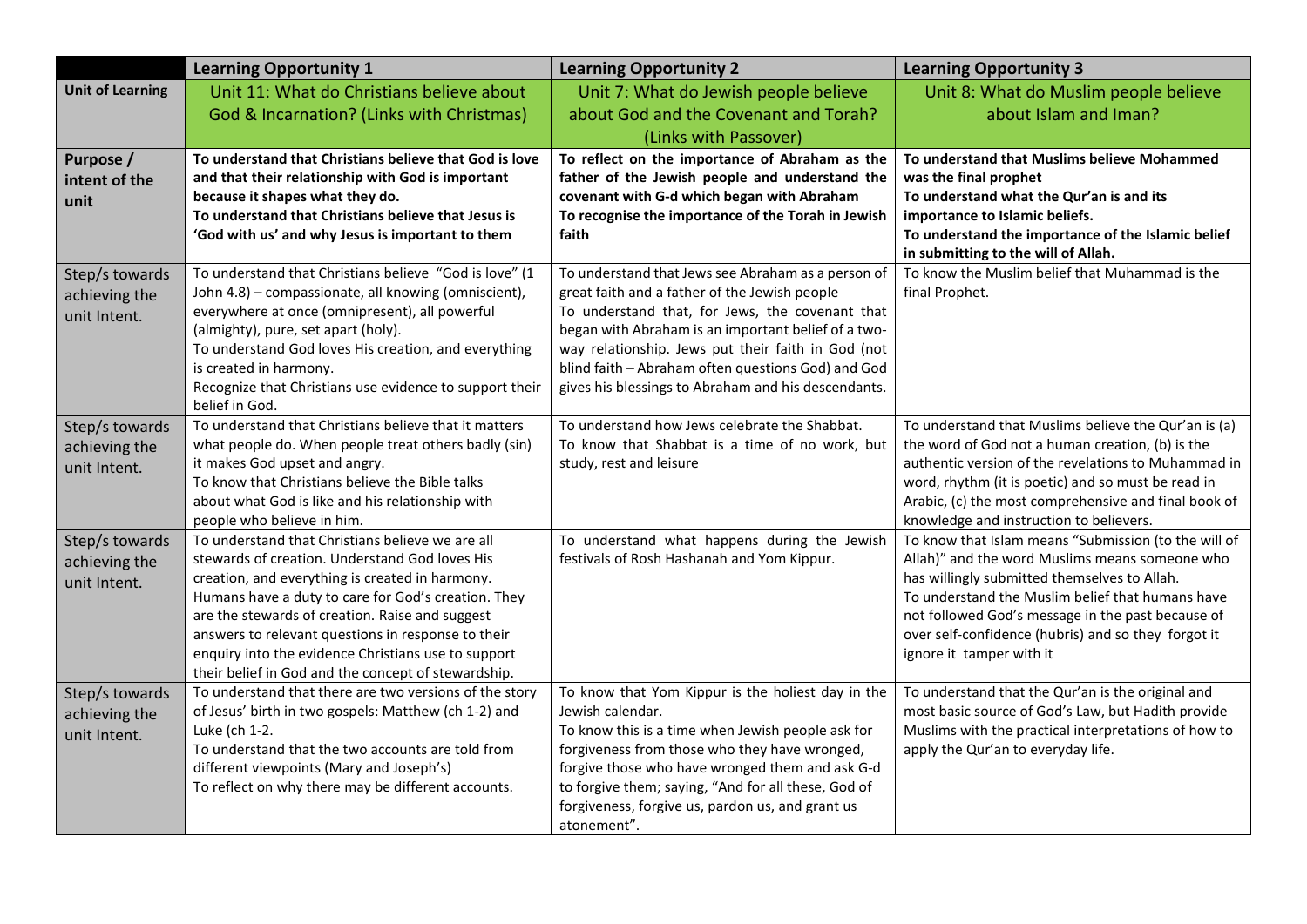| Step/s towards        | To understand that the Bible account of the virgin birth   | To know that the Torah is the most important         | To know that humans have the role of Khalifah,            |
|-----------------------|------------------------------------------------------------|------------------------------------------------------|-----------------------------------------------------------|
| achieving the         | supports the Christian belief that Jesus is both human     | because it tells Jews what God is like and how they  | trustees of Allah's creation. All things belong to Allah. |
| unit Intent.          | and divine and that some Christians understand this        | should live.                                         | Muslims have always studied nature for signs and          |
|                       | symbolically and others literally.                         |                                                      | wonders of Allah                                          |
| Step/s towards        | To know that the nativity of Jesus concerns the            | To know that the teachings in the Torah are summed   | To understand that the practices of Zakat (giving) and    |
| achieving the         | incarnation of Jesus: literally "become flesh".            | up in the Shema, which is kept on the doorpost of    | Saum (fasting during Ramadan) illustrate the concept      |
| unit Intent.          | Incarnation is the belief that Jesus Christ is fully human | Jewish homes. It says "Hear O Israel, the Lord our   | of Khalifah:                                              |
|                       | and fully God.                                             | God, the Lord is one "                               | To know that Zakat (giving) is a duty (something you      |
|                       |                                                            |                                                      | must do) not charity (something you might chose to        |
|                       |                                                            |                                                      | do); it should be done anonymously, receiving no          |
|                       |                                                            |                                                      | praise.                                                   |
|                       |                                                            |                                                      | To know that Saum (fasting during Ramadan) is an          |
|                       |                                                            |                                                      | act of learning to appreciate all that God has            |
|                       |                                                            |                                                      | provided.                                                 |
| Step/s towards        | To identify how the belief that Jesus is "God is with us"  | To recall that Jewish scriptures are called the      | To know the story of Bilal and understand why this        |
| achieving the         | helps a Christian in daily life. Christians pray because   | Tenakh, which are made up of 3 sections: Torah,      | story is important to Muslims and understand how it       |
| unit Intent.          | they believe that Jesus is with them to listen and to      | Nevi'ism and Ketuvim. The word Tenakh, is made up    | emphasises that people should be judged not by            |
|                       | help.                                                      | of these 3 types of writing.                         | their position in society or race, but on their           |
|                       |                                                            | To understand that there is also a collection of     | commitment to obey Allah's commands.                      |
|                       |                                                            | writings called the Talmud, which set out how to put |                                                           |
|                       |                                                            | the rules found in the Torah into practice.          |                                                           |
| <b>Outcome of the</b> | I can discuss the Christians belief that "God is love"     | I can retell the story of Abraham and explain why    | I can retell the story of the prophet Mohammed and        |
| learning              | I can explain the Christian views on creation and          | he is called one of the fathers of Judaism           | understand Muslim belief that he is the final prophet     |
| opportunity           | stewardship                                                | I can understand how and why Jewish people           | I can understand what the Qur'an is and its               |
|                       | I can raise and suggest answers to relevant questions      | celebrate the Shabbat.                               | importance to Islamic beliefs.                            |
|                       | in response to their enquiry into the evidence             | I can explain how Jewish people celebrate Rosh       | I can explain the Islamic belief in submitting to the     |
|                       | Christians use to support their belief in God and the      | Hashanah and why Yom Kippur is the holiest day in    | will of Allah.                                            |
|                       | concept of stewardship.                                    | the Jewish calendar.                                 | I can understand practices during Zakat and Saum          |
|                       | I can explain that the nativity is found in two gospels    | I can explain why the Torah is important because it  | and they are part of the five pillars of Islam.           |
|                       | and reflect on why they are told from two different        | tells Jews what God is like and how they should      | I can retell the story of Bilal and understand why this   |
|                       | viewpoints (Mary and Joseph's)                             | live.                                                | story is important to Muslims.                            |
|                       | I can explain that for some Christians the virgin birth    | I can recall that Jewish scriptures are called the   |                                                           |
|                       | symbolizes that Jesus is both human and divine;            | Tenakh, which are made up of 3 sections: Torah,      |                                                           |
|                       | though many Christians understand it literally.            | Nevi'ism and Ketuvim.                                |                                                           |
|                       | I can understand that the nativity of Jesus concerns the   | I can understand that the teachings in the Torah     |                                                           |
|                       | Incarnation of Jesus: literally "become flesh".            | are summed up in the Shema, which is kept on the     |                                                           |
|                       | Incarnation is the belief that Jesus Christ is fully human | doorpost of Jewish homes.                            |                                                           |
|                       | and fully God.                                             | I can reflect and explain why The Talmud is          |                                                           |
|                       | I can identify how the belief that Jesus is "God is with   | important for Jewish people                          |                                                           |
|                       | us" helps a Christian in daily life.                       | I can reason, generate questions and reflect on      |                                                           |
|                       | I can understand that Christians pray because they         | connections between different faiths                 |                                                           |
|                       | believe that Jesus is with them to listen and to help.     |                                                      |                                                           |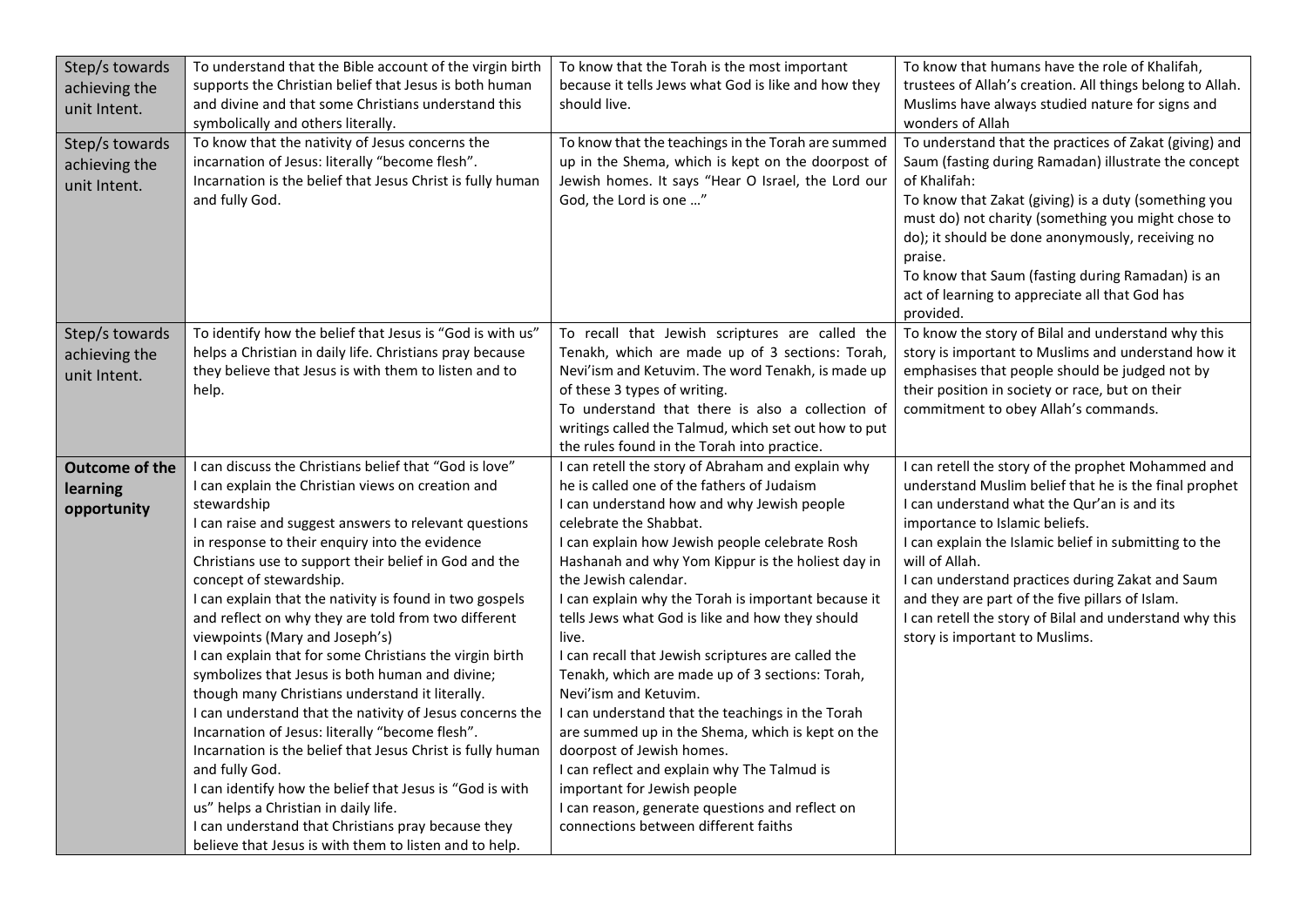| <b>Specific</b><br>knowledge<br>vocabulary<br>linked to the<br>unit of learning                                                                                                                                                                                                                                                                                  | Gospel, divine, incarnation, Immanuel, omniscient<br>(all-knowing), omnipresent, pure, holy, steward,<br>stewardship, greed, gluttony, selfishness, consumer<br>society, pollution                                                                                                                                                                                                      | Kosher, parve, Rosh Hashana, blessing, pardon,<br>atonement, Yom Kippur, shofar, Shema, Shabbat<br>Torah, Talmud, Tenakh                                                                                                                                                                                                                      | Allah, Muhammed, Khalifah, creator, shaper, Qu'ran,<br>mosque, prayer mat, Mecca (Makkah) five pillars,<br>minaret, mihrab, Zakat, Saum                                                                                                                                                                              |  |  |  |  |
|------------------------------------------------------------------------------------------------------------------------------------------------------------------------------------------------------------------------------------------------------------------------------------------------------------------------------------------------------------------|-----------------------------------------------------------------------------------------------------------------------------------------------------------------------------------------------------------------------------------------------------------------------------------------------------------------------------------------------------------------------------------------|-----------------------------------------------------------------------------------------------------------------------------------------------------------------------------------------------------------------------------------------------------------------------------------------------------------------------------------------------|----------------------------------------------------------------------------------------------------------------------------------------------------------------------------------------------------------------------------------------------------------------------------------------------------------------------|--|--|--|--|
| Progression of Skills - Key RE skills will be taught and developed alongside the RE knowledge within these units of learning. The pre requisite skills needed for each unit of learning need to be built upon<br>and evident in planning. The progression of skills table at the bottom of this document demonstrates how these skills are built upon over time. |                                                                                                                                                                                                                                                                                                                                                                                         |                                                                                                                                                                                                                                                                                                                                               |                                                                                                                                                                                                                                                                                                                      |  |  |  |  |
|                                                                                                                                                                                                                                                                                                                                                                  | <b>Year 6 - connecting</b>                                                                                                                                                                                                                                                                                                                                                              |                                                                                                                                                                                                                                                                                                                                               |                                                                                                                                                                                                                                                                                                                      |  |  |  |  |
|                                                                                                                                                                                                                                                                                                                                                                  | <b>Learning Opportunity 1</b>                                                                                                                                                                                                                                                                                                                                                           | <b>Learning Opportunity 2</b>                                                                                                                                                                                                                                                                                                                 | <b>Learning Opportunity 3</b>                                                                                                                                                                                                                                                                                        |  |  |  |  |
| <b>Unit of Learning</b>                                                                                                                                                                                                                                                                                                                                          | Unit 9: What do Hindu people believe about<br>Dharma, Deity and Atman?                                                                                                                                                                                                                                                                                                                  | Unit 10: What do Christians believe about<br>Salvation? (Links with Easter)                                                                                                                                                                                                                                                                   | Unit 12: What do Christians believe about<br>Agape?                                                                                                                                                                                                                                                                  |  |  |  |  |
| Purpose /<br>intent of the<br>unit                                                                                                                                                                                                                                                                                                                               | To understand Hindu beliefs about the nature of God,<br>forgiveness, respect, karma and reincarnation                                                                                                                                                                                                                                                                                   | To identify the use of the word 'atonement' in<br>Christianity as referring to the forgiving or<br>pardoning of sin through the death and<br>resurrection of Jesus<br>To know that Christians believe that Jesus rose<br>again and that faith in him will give eternal life to<br>the believer                                                | To explore how the Christian belief of Agape are<br>reflected in the words and example of Jesus and put<br>into practice by Christians in the present day.<br>To recall and understand the importance of what<br>Jesus said about selfless, unconditional love in the<br>Beatitudes (part of the Sermon on the Mount |  |  |  |  |
| Step/s towards<br>achieving the<br>unit Intent.                                                                                                                                                                                                                                                                                                                  | To learn about Hindu Gods.<br>To understand the nature of God in Hinduism                                                                                                                                                                                                                                                                                                               | To know that 'atonement' originally meant "at-one-<br>ment", which means being "at one" or harmony,<br>with someone.                                                                                                                                                                                                                          | To explore the meaning of Agape and differentiate<br>between secular love and the unconditional, selfless<br>love as demonstrated by Jesus.<br>"As I have loved you, so you must love one another."<br>John                                                                                                          |  |  |  |  |
| Step/s towards<br>achieving the<br>unit Intent.                                                                                                                                                                                                                                                                                                                  | To learn about Hindu Gods and Hindu Books called the<br>Vedas<br>To understand the importance of the River Ganga and<br>the god Shiva. Understand that Hindus believe that<br>whilst the natural world is all from within God and so is<br>to be treated as special, the Ganges is a holy river to<br>visit and Shiva is a special and particularly powerful<br>form of God to worship. | To identify the use of the word 'atonement' in<br>Christianity as referring to the forgiving or<br>pardoning of sin through the death and<br>resurrection of Jesus.                                                                                                                                                                           | Recall what Jesus said about selfless, unconditional<br>love in the Beatitudes (part of the Sermon on the<br>Mount-Matthew 5 1-12 & 43-46                                                                                                                                                                            |  |  |  |  |
| Step/s towards<br>achieving the<br>unit Intent.                                                                                                                                                                                                                                                                                                                  | To understand that Hinduism teaches there is one<br>Supreme Being/Person, Brahman. Brahman is<br>everywhere and everything that exists lives in Brahman<br>all the time. Nothing would exist if Brahman was not in<br>it.                                                                                                                                                               | To know that Christians emphasize that Jesus is the<br>Saviour of the world and through his death the sins<br>of humanity have been forgiven.<br>To understand that Christians use a range of<br>theories and metaphors to explain how this<br>reconciliation works.<br>- Humans have not lived in the way God intended -<br>they have sinned | Recall what Jesus said about selfless, unconditional<br>love in the Beatitudes (part of the Sermon on the<br>Mount-Matthew 5 1-12 & 43-46.                                                                                                                                                                           |  |  |  |  |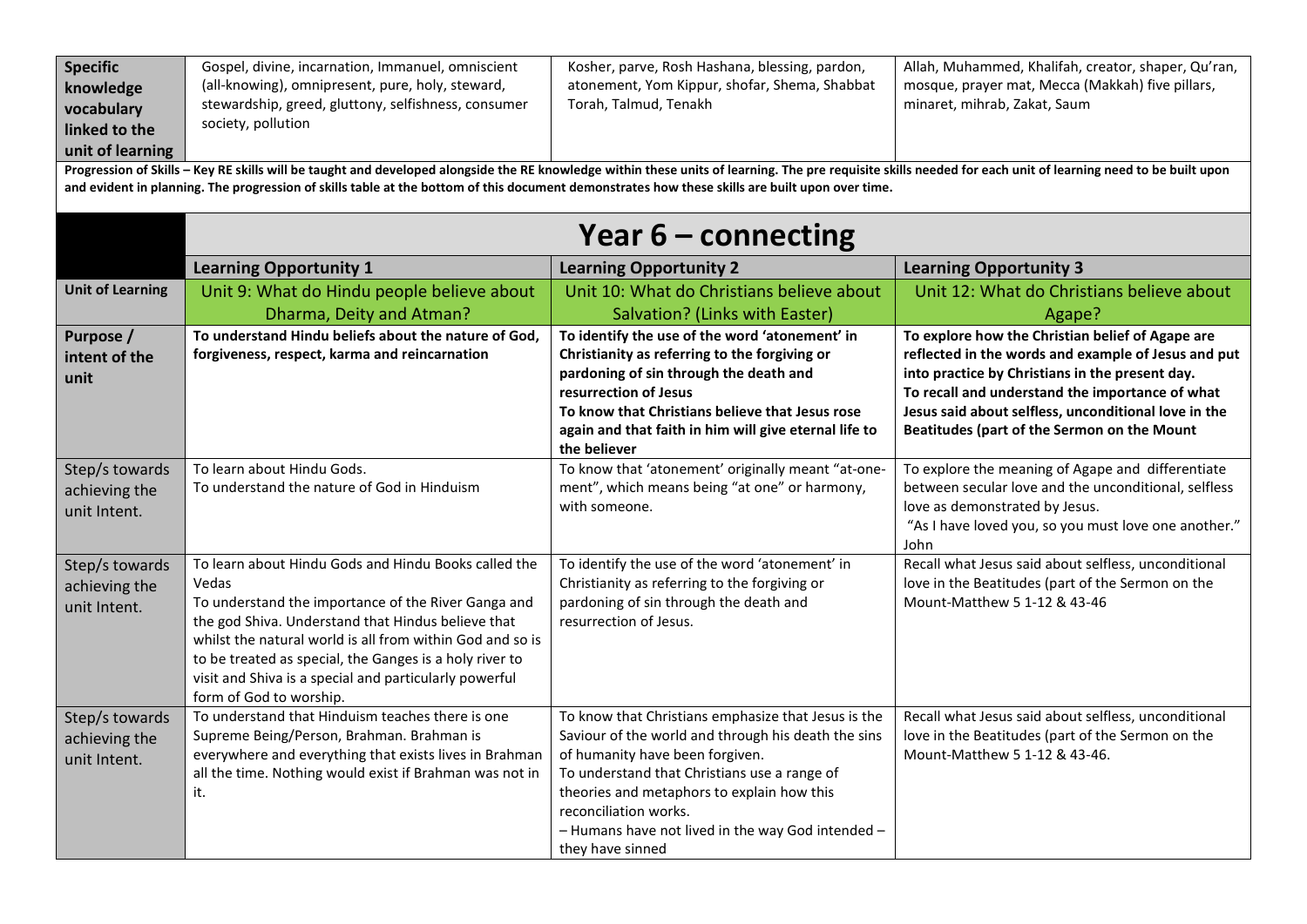|                                                                                 |                                                                                                                                                                                                                                                                                                                                                                                         | - Having broken God's Law, humans should have<br>been punished. (Romans 6:23<br>- Jesus is without sin<br>- He sacrifices himself in the place of humanity<br>- Because Jesus is without sin, he 'pays the price'<br>which should have been paid by humanity'.<br>(Galatians 3.13)<br>To know that Christians emphasize that Jesus is the | To understand Jesus' sermon on the mount and what                                                                                                                                                                                                                                                                                                                                                              |
|---------------------------------------------------------------------------------|-----------------------------------------------------------------------------------------------------------------------------------------------------------------------------------------------------------------------------------------------------------------------------------------------------------------------------------------------------------------------------------------|-------------------------------------------------------------------------------------------------------------------------------------------------------------------------------------------------------------------------------------------------------------------------------------------------------------------------------------------|----------------------------------------------------------------------------------------------------------------------------------------------------------------------------------------------------------------------------------------------------------------------------------------------------------------------------------------------------------------------------------------------------------------|
| Step/s towards<br>achieving the<br>unit Intent.                                 | To know that the Holi festival celebrates Spring,<br>community and equality, reminding Hindus to respect<br>the natural world and its seasons (AMV Unit 7, 10)<br>To recall the Holika story, who died using her powers<br>to try and kill Prahlad, a believer in God, and<br>understand how this reminds Hindus to use their gifts<br>to help not hurt others, the principle of ahimsa | Saviour of the world and through his death the sins<br>of humanity have been forgiven - The Last Supper<br>and the Easter Story                                                                                                                                                                                                           | he taught about revenge and reconciliation.                                                                                                                                                                                                                                                                                                                                                                    |
| Step/s towards<br>achieving the<br>unit Intent.                                 | To recall the Hindu greeting Namaste and its meaning:<br>'I respect you', because Hindus believe the same God is<br>inside every heart and must be treated as one world-<br>family.                                                                                                                                                                                                     | To know that Christians believe that Jesus rose<br>again and that faith in him will give eternal life to<br>the believer - The Easter Story Crucifixion and<br>Resurrection                                                                                                                                                               | To learn about how easy is forgiveness, through the<br>story of the parable of the unforgiving servant                                                                                                                                                                                                                                                                                                         |
| Step/s towards<br>achieving the<br>unit Intent.                                 | To recognise the symbol often associated with<br>Hinduism: Aum. The sound is sacred and is a way of<br>describing Brahman.                                                                                                                                                                                                                                                              | To understand Christian beliefs and Christian<br>practices relating to Easter - Holy Communion/<br>Resurrection / atonement<br>To interview a Christian                                                                                                                                                                                   | To consider how each of their talents can be used to<br>help others - the Parable of the Talents                                                                                                                                                                                                                                                                                                               |
| Step/s towards<br>achieving the<br>unit Intent.                                 | To understand what Hindus mean by karma                                                                                                                                                                                                                                                                                                                                                 | To reflect on and appraise the view that Easter<br>celebrates Jesus dying to take the punishment<br>(atonement)/ pay the debt of sin (redemption) so<br>that people can be forgiven by God and live in<br>relationship with Him.                                                                                                          | To understand how Christians put the commandment<br>to love into practice.<br>To explore examples of what Christians are doing<br>today to live out these beliefs.                                                                                                                                                                                                                                             |
| <b>Outcome of the</b><br>learning<br>opportunity                                | I can explain the Hindu understanding of God<br>I can retell the story of Shima and the River Ganges<br>I can retell the story of Holika and explain why it is<br>important to Hindus<br>I can discuss and explain the Hindu beliefs of Ahisma<br>and Karma/ Reincarnation<br>I can understand the importance of Namaste and Aum<br>I can make connections and links between religions  | I can explain what Christians believe about<br>forgiveness and atonement<br>I can collect ideas for Acts of kindness<br>I can understand why Easter is important and why<br>Christians believe Jesus is their saviour                                                                                                                     | I can discuss forgiveness and why it is important to<br>forgive<br>I can identify some of the things Jesus taught about<br>unconditional love<br>I can understand how parables teach Christians<br>important messages about how to live life<br>I can give examples of the ways that the Christian<br>Church shows the love of God both to its members<br>and across society, in the UK and wider world today. |
| <b>Specific</b><br>knowledge<br>vocabulary<br>linked to the<br>unit of learning | dharma, deity, atman, afterlife, samsara, swarg, narak,<br>karma, moksha, Brahman, resurrection, reincarnation,<br>rebirth, meditation, Maitri Upanishad, ghost,<br>enlightenment, Buddha,                                                                                                                                                                                              | Emmanuel, atonement, pardoning, Eucharist,<br>redemption, communion, liturgy, scripture,<br>sacrament, debt, baptism, pardoning, saviour,<br>unconditional love, blessed, revenge,<br>reconciliation, judgement,                                                                                                                          | Agape, love, sacrificial, selfless, unconditional,<br>Beatitudes, blessed, revenge, reconciliation,<br>reconcile, judgement, sin, forgiveness, sin,<br>forgiveness,                                                                                                                                                                                                                                            |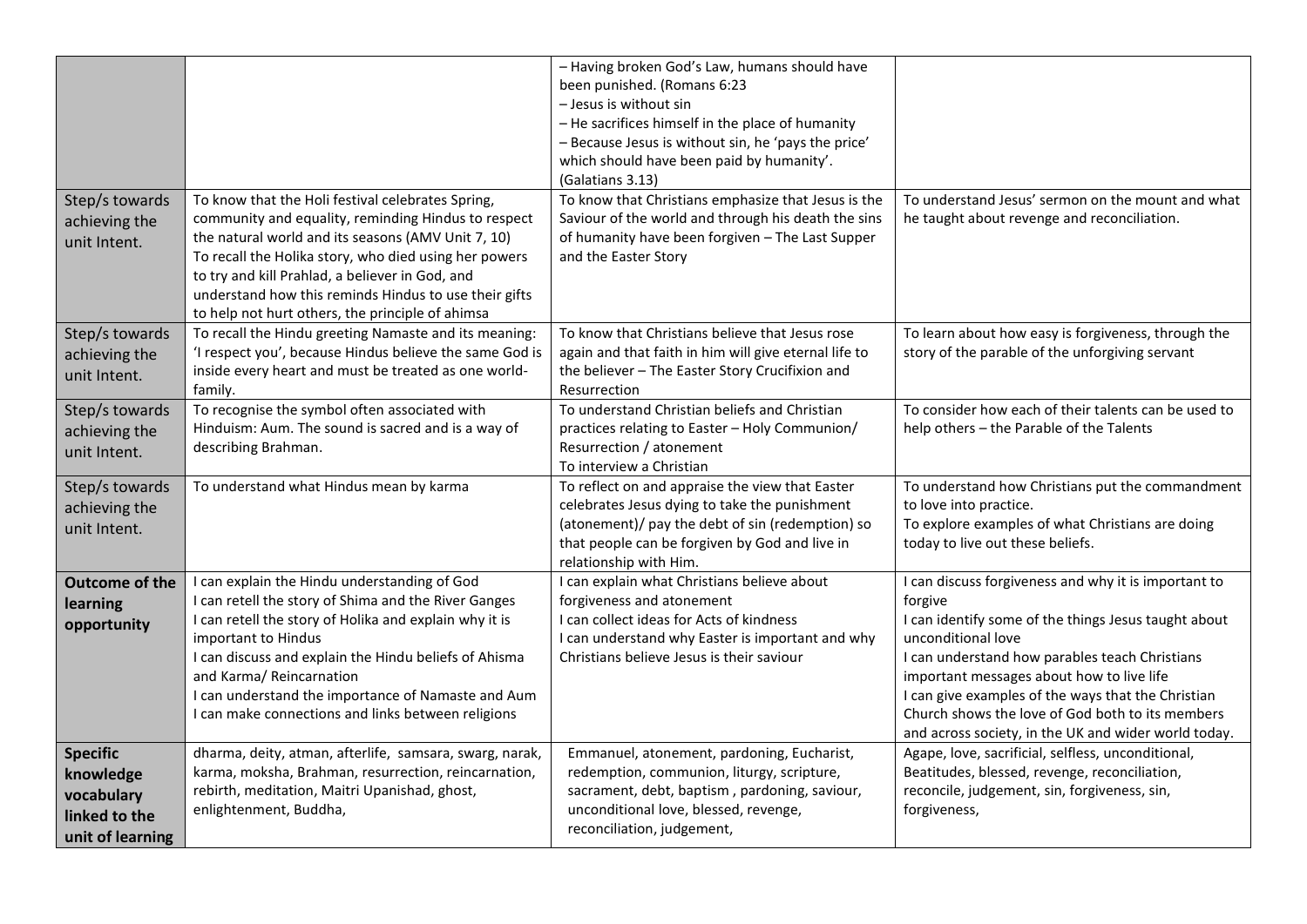Progression of Skills – Key RE skills will be taught and developed alongside the RE knowledge within these units of learning. The pre requisite skills needed for each unit of learning need to be built upon and evident in planning. The progression of skills table at the bottom of this document demonstrates how these skills are built upon over time.

Key RE skills and terminology underpin the progression of our Neroche RE curriculum.

|                                                                                               | Year 1                                                                                                                                | Year 2                                                                                                                 | Year <sub>3</sub>                                                                                                                                                                                                                 | Year 4 | Year 5                                                                                                                                                                                            | Year 6                                                                                                                                                                                                                                                                                                |
|-----------------------------------------------------------------------------------------------|---------------------------------------------------------------------------------------------------------------------------------------|------------------------------------------------------------------------------------------------------------------------|-----------------------------------------------------------------------------------------------------------------------------------------------------------------------------------------------------------------------------------|--------|---------------------------------------------------------------------------------------------------------------------------------------------------------------------------------------------------|-------------------------------------------------------------------------------------------------------------------------------------------------------------------------------------------------------------------------------------------------------------------------------------------------------|
|                                                                                               |                                                                                                                                       |                                                                                                                        |                                                                                                                                                                                                                                   |        |                                                                                                                                                                                                   |                                                                                                                                                                                                                                                                                                       |
| What do<br><b>Christians</b><br>believe<br>about God<br>and<br><b>Incarnation</b><br>(Jesus)? | Jesus, Bible, Old<br>Testament, New<br>Testament, creation,<br>harvest, forgive, love,<br>prayer, worship, almighty<br>(all powerful) |                                                                                                                        | God's word, parable, the<br>Trinity (Father, Son, Holy<br>Spirit) baptism,<br>communion, creed,<br>lectern, Christ, Lord,<br>Messiah, Son of god                                                                                  |        | Gospel, divine,<br>incarnation, Immanuel,<br>omniscient (all-knowing),<br>omnipresent, pure, holy,<br>steward, stewardship,<br>greed, gluttony,<br>selfishness, consumer<br>society,<br>Pollution |                                                                                                                                                                                                                                                                                                       |
| What do<br>Jewish<br>people<br>believe<br>about God,<br>the<br>Covenant<br>and the<br>Torah?  | Jewish, star of David,<br>symbol, Tanakh (old<br>testament) Hebrew                                                                    | Torah, synagogue, Simchat<br>Torah, Moses, Sabbath,<br>kippah, challah, tallit, yad,<br>ketubah, chuppah, mazel<br>tov | Abraham, exodus,<br>Passover, Seder,<br>commandments, Moses,<br>covenant, matzah, Wailing<br>Wall, Temple Mount,<br>Jerusalem, Israel,<br>mezuzah, the Shema,<br>rabbi, tefillin, Nevi'im,<br>Ketuvim, Talmud,<br>mishnah, mantle |        | Bar Mitzvah, Bat Mitzvah,<br>Kosher, parve, Rosh<br>Hashana, blessing, pardon,<br>atonement, Yom Kippur,<br>shofar, levaya (funeral),<br>Shiva, yahrzeit                                          |                                                                                                                                                                                                                                                                                                       |
| What do<br><b>Muslim</b><br>people<br>believe<br>about<br>Islam and<br>Iman?                  |                                                                                                                                       |                                                                                                                        | Allah, Muhammed,<br>Khalifah, creator, shaper,<br>Qu'ran, mosque, prayer<br>mat, Mecca (Makkah) five<br>pillars, minaret, mihrab                                                                                                  |        |                                                                                                                                                                                                   | Salah/Salat, Ka'bah, wudu,<br>sujid, shahada, kalimah,<br>arabesque, Shariah,<br>Ramadan, Eid-ul-Fitr, Eid<br>Mubarak, hadith, trustee,<br>Bilal, calligraphy,<br>arabesque, al-khaliq, al-<br>musawwir, Lailat-al-Qadr<br>(Night of Power)<br>Hajj, Ka'bah, Mount<br>Arafat, Zam zam water,<br>ihram |